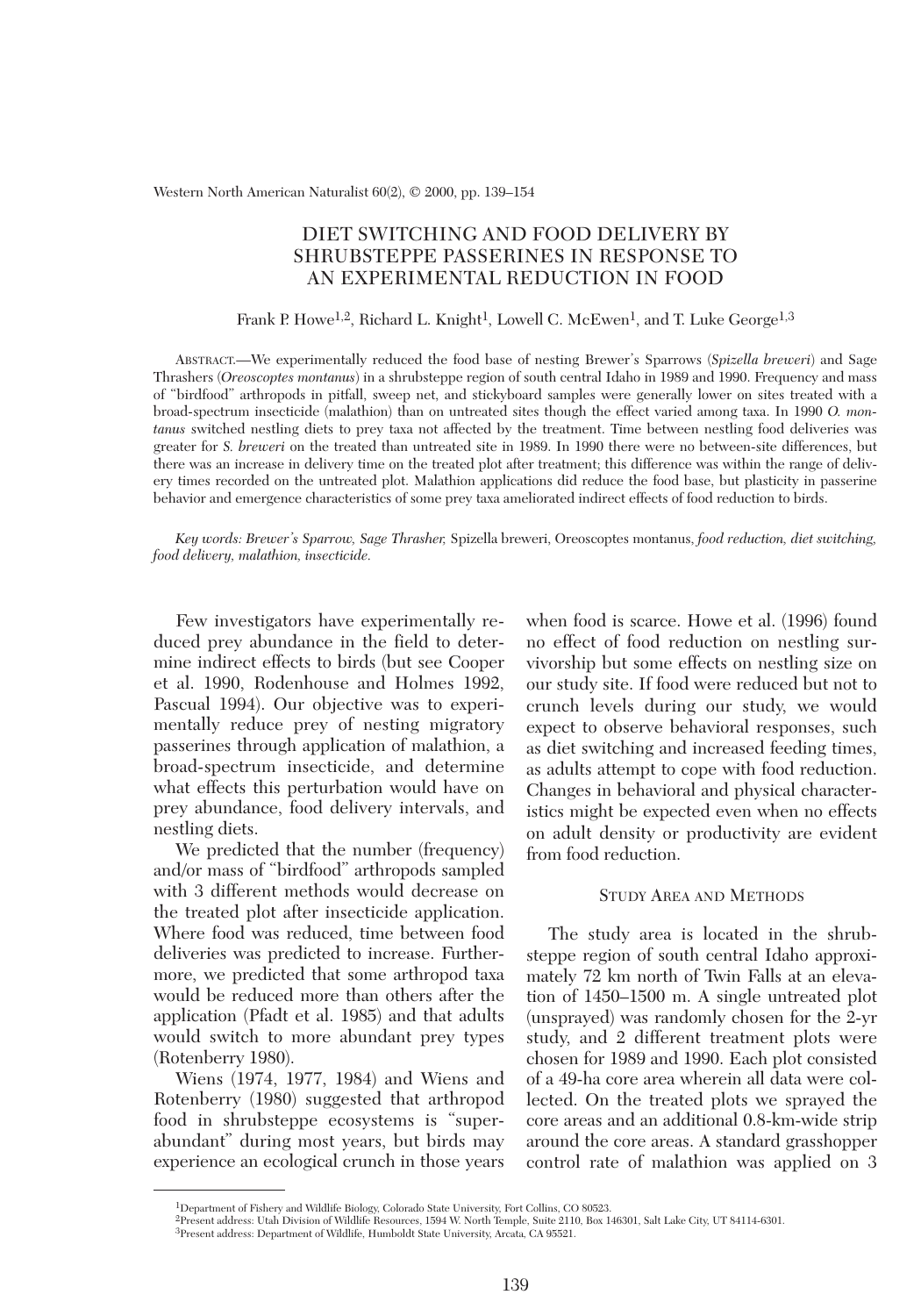June 1989 and 8 June 1990. Detailed site and treatment application descriptions can be found in Howe et al. (1996).

*Spizella breweri* (Brewer's Sparrows) and *Oreoscoptes montanus* (Sage Thrashers) are found throughout the shrubsteppe region of western North America (Wiens and Rotenberry 1981). Both species are primarily insectivorous during the breeding season (Wiens and Rotenberry 1979, Rotenberry 1980) and feed their young almost exclusively arthropods (Petersen and Best 1986, Petersen et al. 1986, Rotenberry and Wiens unpublished data). On our study sites *S. breweri* began hatching in late May, with peak hatching during the first 2–3 wk of June. *Oreoscoptes montanus* began hatching in early May, with 1 hatching peak during late May and another in late June.

*Spizella breweri* nests were observed with binoculars from elevated (1.2–2.5 m) platforms placed within 50 m of nests. Nest observations were made between ~0800 and 1200 h and 1600 h until sunset to avoid the coolest and warmest parts of the day. We conducted 2-h observations twice at each nest when nestlings were 1–3 d old (early) and 4–6 d old (late). Feeding intervals, i.e., time elapsed between consecutive feedings, were calculated and averaged for each nest over the observation period. *Oreoscoptes montanus* feeding interval data could not be obtained; if observers were within 150 m, the birds would not approach their nests.

We used the ligature method (Kuligin 1981, Henry 1982) to sample food items brought to nestlings. Ligatures were placed on each nestling in a nest for 1 h during midmorning or late afternoon. The entire amount of food brought to all nestlings within the 1-h period was considered to be a single sample. Nestling diet samples were taken from 5- and 8-d-old *O. montanus* and 5-d-old *S. breweri.* Ligature samples were not taken during food delivery observations to avoid excess disturbance. All diet samples were stored in 70% alcohol.

Arthropods were collected twice before and 3 times after treatment applications on untreated and treated plots. Timing of arthropod collections in relation to treatment varied because we avoided cold, rainy conditions. In 1989 collections were taken 13 and 2 d pretreatment and 7, 21, and 35 d posttreatment. Collections in 1990 were taken 14 and 2 d pretreatment and 11, 17, and 27 d posttreatment.

We employed 3 arthropod capture techniques: (1) pitfall traps—16-oz plastic cups buried flush with the surface with approximately 1 oz of ethylene glycol as a killing fluid; (2) sweep nets; and (3) stickyboards—pre-manufactured glue traps with approximately 190 cm2 area per board. Twenty arthropod collection stations were selected at random on each plot. Pitfalls (2 beneath sage and 2 in the open) and stickyboards (2 high in the sage canopy and 2 near the ground) were placed at each station for 24 h during each of the 5 sampling periods. Sweep nets (50 each in shrubs and grass) were used during midmorning at each station. Pitfall and sweep net samples were also stored in 70% alcohol; while this may cause some shrinkage of samples, samples from both plots were treated identically to avoid any bias.

Arthropods from all samples were counted, measured (length), and identified to family (some families were divided into adult and larval forms). Arthropod taxa not detected in diet samples were omitted from environmental samples before analysis. Environmental samples were also truncated to reflect maximum prey size, but not minimum size (Johnson et al. 1980), found in nestling diets. Arthropod taxa found in diet samples and truncated for maximum length were considered birdfood taxa.

Mass was estimated for each arthropod using length/weight regressions (Rogers et al. 1976, 1977). Mass per sample was calculated by multiplying mass of each individual by number of individuals in each taxon.

#### Analysis

Our experimental design included measurement of treated and untreated subjects before and after pesticide application. We randomly assigned plots to untreated or treated groups before the 2-yr experiment and standardized measurement procedures during the experiment to control for procedure effects and experimenter bias. While it was not possible to replicate treatments within years, we were able to replicate the experiment in 2 yr. Also, we restricted our inference to the plots studied, thus avoiding pseudoreplication (Hurlbert 1984).

Unless otherwise stated, we used analysis of variance (ANOVA; SAS 1988); 1- or 2-tailed tests of significance were used depending on the comparison. Before the treatment,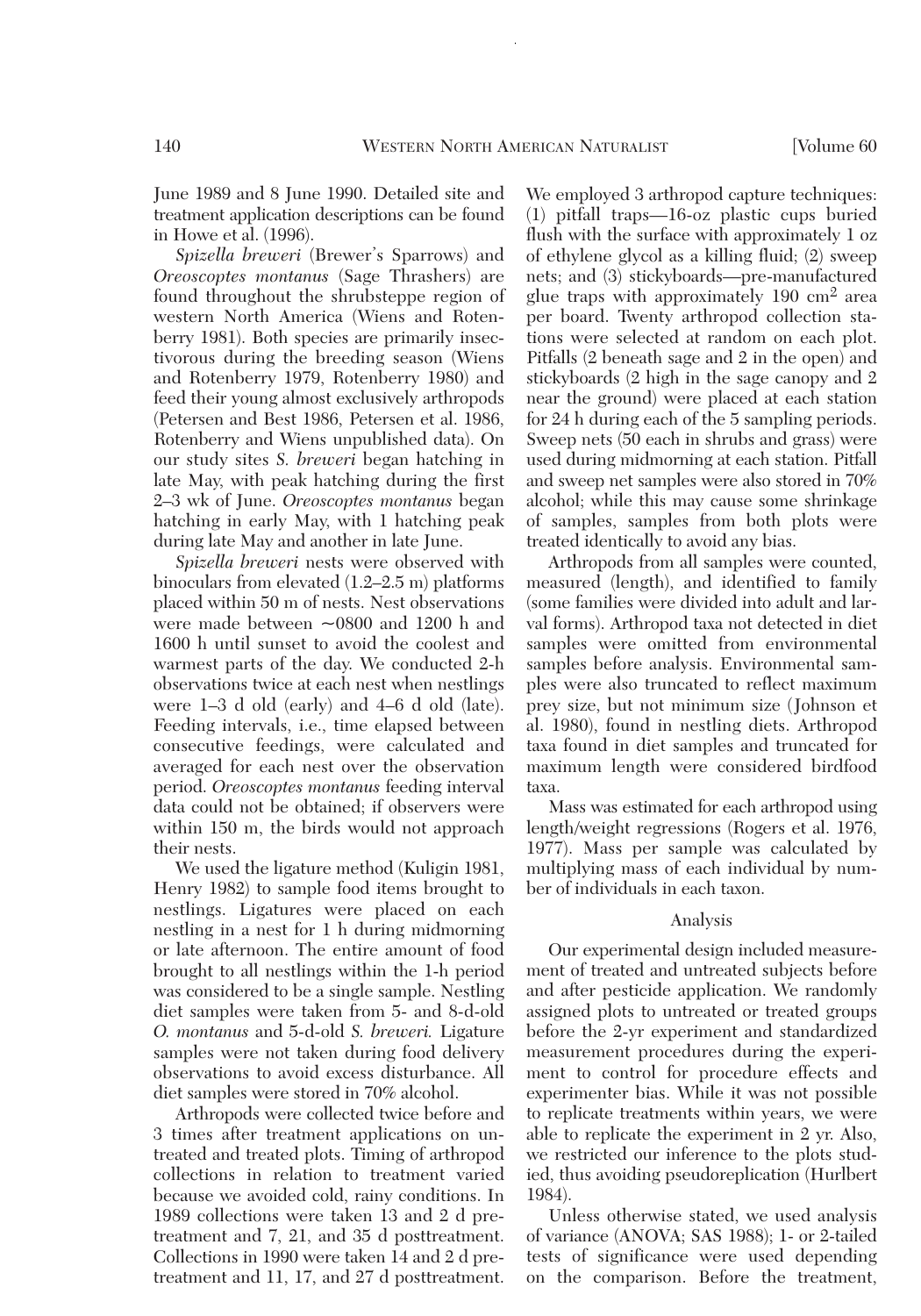between-plot comparisons (untreated vs. treated) were made with 2-tailed tests; posttreatment between-plot comparisons used 1-tailed tests. For pretreatment vs. posttreatment comparisons within plots, we used 1-tailed tests. Other between-period, withinplot comparisons used 2-tailed tests. To normalize data from both environmental and diet samples, we transformed frequency (square root) and mass (natural log) of arthropods. The alpha level for all statistical tests was 0.05.

Environmental samples from each of the 3 arthropod collection techniques were analyzed separately. We analyzed these samples first considering all birdfood taxa. A subsequent analysis was done on each arthropod taxon constituting  $>10\%$  (by mass or frequency) of nestling diets; taxa making up <10% of nestling diets were lumped into an additional group—"other birdfood" (see Tables 1, 2).

We tested for differences in food delivery intervals for three 10-d periods following the

TABLE 1. Arthropods (percent of total mass and percent of total frequency) in nestling *Spizella breweri* diets.

|                             |                | 1989            |                             |                  | 1990           |                |
|-----------------------------|----------------|-----------------|-----------------------------|------------------|----------------|----------------|
| Arthropod taxa <sup>a</sup> | N <sub>b</sub> | Masse<br>$(\%)$ | Freq <sup>d</sup><br>$(\%)$ | $\boldsymbol{N}$ | Mass<br>$(\%)$ | Freq<br>$(\%)$ |
| Araneida                    | 13             | 8.5             | 11.5                        | 9                | 18.5           | 11.5           |
| Coleoptera larvae           | 3              | 0.5             | 2.0                         |                  | 15.0           | 53.5           |
| Diptera                     | 6              | 7.5             | 4.0                         | 4                | 18.5           | 3.5            |
| Hemiptera                   | 6              | 0.5             | 5.0                         | 5                | 6.5            | 7.5            |
| Homoptera                   |                |                 |                             |                  |                |                |
| Cicadidae                   | 13             | 53.0            | 11.5                        |                  |                |                |
| Other                       | 6              | $1.5\,$         | 9.5                         |                  | 2.0            | 12.5           |
| Hymenoptera                 | 5              | 1.5             | 3.5                         |                  | 2.0            | 1.0            |
| Lepidoptera                 |                |                 |                             |                  |                |                |
| Adults                      | 8              | 3.5             | 7.0                         |                  | 10.5           | 1.0            |
| Larvae                      | 14             | 15.0            | 33.0                        | 3                | 4.5            | 5.5            |
| Neuroptera                  | 8              | 2.5             | 8.5                         |                  |                |                |
| Orthoptera                  | 3              | 6.5             | 2.0                         | 3                | 23.0           | 5.5            |

aValues represent total for all families within order unless specified.

 $b$ Number of ligature samples containing arthropod taxa, not number of individual arthropods; total number of ligature samples = 52.

cPercent of total diet (mass) made up of individual arthropod taxa; mass estimated using length/weight regressions (Rogers et al. 1976, 1977). dPercent of total diet (frequency) made up of individual arthropod taxa.

|                             |                | 1989            |                 |                  | 1990           |                |
|-----------------------------|----------------|-----------------|-----------------|------------------|----------------|----------------|
| Arthropod taxa <sup>a</sup> | N <sub>b</sub> | Massc<br>$(\%)$ | Freqd<br>$(\%)$ | $\boldsymbol{N}$ | Mass<br>$(\%)$ | Freq<br>$(\%)$ |
| Araneida                    |                | < 0.5           | 2.0             | 6                | 3.5            | 4.5            |
| Coleoptera                  | 6              | 1.0             | 11.5            | 4                | 0.5            | 3.0            |
| Diptera                     |                |                 |                 | 3                | 1.5            | 3.0            |
| Hemiptera                   | 1              | 1.0             | 3.5             | T                | < 0.5          | 0.5            |
| Homoptera                   |                |                 |                 |                  |                |                |
| Cicadidae                   | 11             | 55.0            | 26.0            | $\overline{4}$   | 11.0           | 5.0            |
| Other                       |                |                 |                 | ÷.               | < 0.5          | 0.5            |
| Hymenoptera                 | $\overline{2}$ | $1.5\,$         | 7.5             | 8                | 1.0            | 8.0            |
| Lepidoptera                 |                |                 |                 |                  |                |                |
| Adults                      | $\mathbf{2}$   | 3.5             | 3.5             |                  |                |                |
| Larvae                      | 9              | 13.5            | 28.0            | 7                | 1.5            | 5.0            |
| Orthoptera                  |                |                 |                 |                  |                |                |
| Acrididae                   | $\overline{5}$ | 15.5            | 13.0            | 12               | 12.5           | 11.0           |
| Gryllidae                   | $\overline{2}$ | 9.0             | 3.5             | 26               | 69.0           | 58.5           |
|                             |                |                 |                 |                  |                |                |

TABLE 2. Arthropods (percent of total mass and percent of total frequency) in nestling *Oreoscoptes montanus* diets.

aValues represent total for all families within order unless specified.

 $b$ Number of ligature samples containing arthropod taxa, not number of individual arthropods; total number of ligature samples = 51.

cPercent of total diet (mass) made up of individual arthropod taxa; mass estimated using length/weight regressions (Rogers et al. 1976, 1977). dPercent of total diet (frequency) made up of individual arthropod taxa.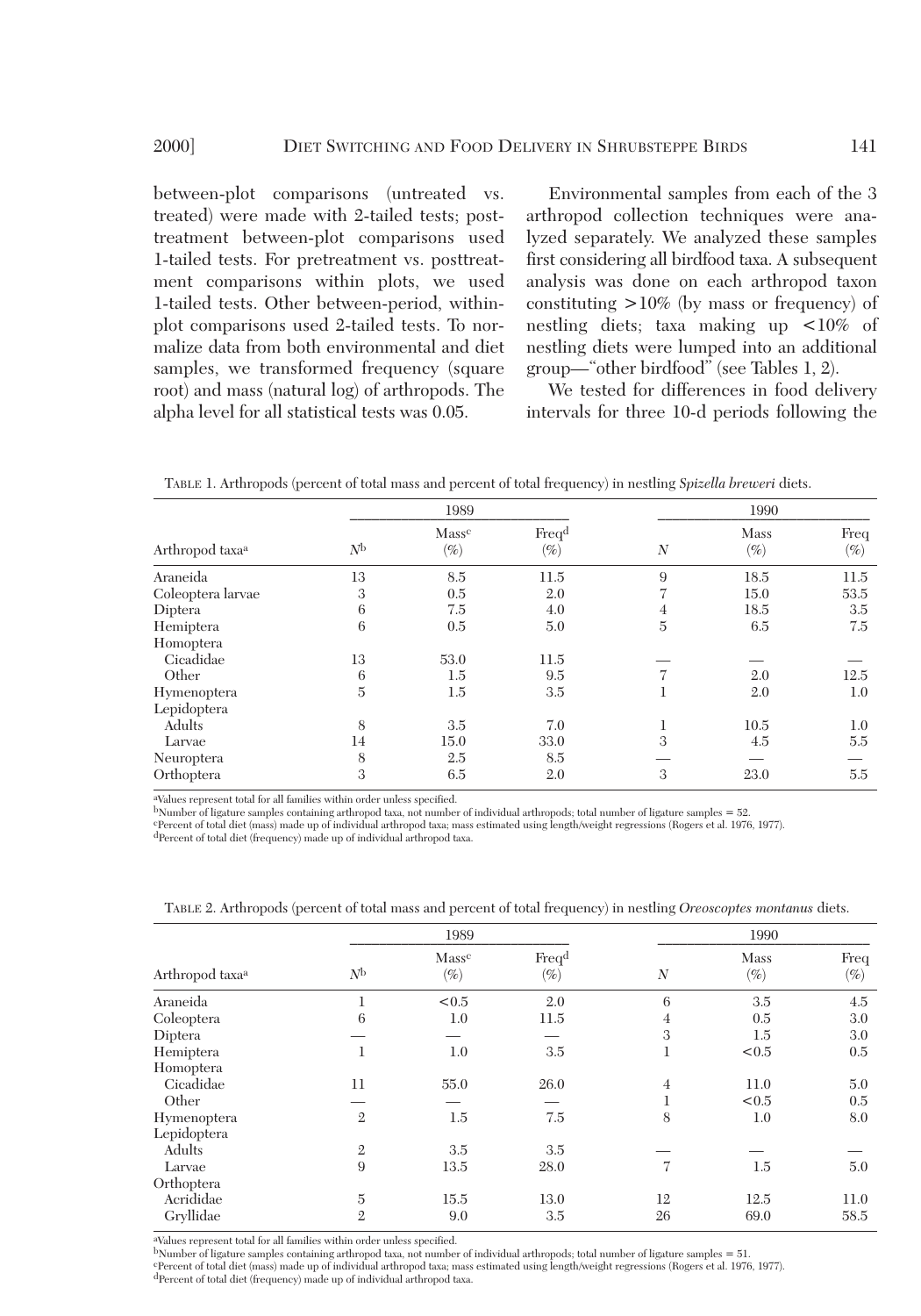period (within-plot) combinations in both years. Diet samples were categorized as pre- or posttreatment. *Oreoscoptes montanus* diet samples were compared on both plots before and after treatment. Since the treatment application preceded the peak of *Spizella breweri* hatching, we made only posttreatment comparisons of their diet samples.

We calculated a posteriori power for feeding interval and arthropod frequency and mass tests which were not significant. Actual mean values were used for the untreated plot; values for the treated plot were arbitrarily set at 5 min more than the untreated plot. Power to detect 5-min differences among sampling periods within untreated and treated plots was also determined. Power to detect a 50% difference on the treated plot, compared to the actual measured value from the untreated plot, was determined (K. Burnham and G. White, Colorado State University, personal communication). We defined power as good  $(≥0.70)$ , moderate  $(>0.30$  and  $< 0.70$ ), or poor  $( \leq 0.30)$ . Power calculations with an alpha level of 0.05 were based on 1- or 2-tailed tests of significance depending on the comparison as described above.

## **RESULTS**

#### Overall Prey Reductions

Since malathion is a broad-spectrum insecticide, we expected substantial prey taxa reductions posttreatment. And, as predicted, frequency and/or mass of birdfood arthropods from pitfall, sweep net, and stickyboard samples were lower on treated than untreated plots in most posttreatment samples in 1989 and 1990. This pattern, while variable, was evident for both *S. breweri* and *O. montanus* prey in both years of the study from all 3 sampling techniques (Figs. 1, 2). Where prey was affected, the most common posttreatment pattern observed was a lower arthropod frequency and mass on the treated plot (e.g., Fig. 2, 1990A). In a few cases (1989 sweep net samples) pretreatment differences were evident immediately before treatment; thus, posttreatment differences may have been influenced by factors other than treatment alone.

Mass and frequency of arthropods were different  $(P < 0.01)$  on stickyboards placed high and low in the sage canopy and were analyzed separately. Differences between microhabitats sampled by pitfall traps (open or under sage) and sweep nets (grass or sage) were not significant and did not require separate analyses.

Power to detect a 50% change in arthropod frequency and mass was consistently good for tests using pitfall and sweep net samples. Power varied more widely for tests using stickyboard samples but was generally moderate to good (Appendix A).

## *Spizella breweri* Prey Taxa

Maximum size of prey items in *S. breweri* diets was 27 mm for Lepidoptera larvae and 23 mm for all other taxa. Prey taxa of *S. breweri* typically showed lower frequency and/or mass on the treated than untreated plot during 1 or more sampling periods after insecticide application. This pattern was evident both in 1989 and 1990. Another posttreatment pattern was also evident in 1990: a lower frequency but no detectable difference in mass (Fig. 1, 1990D). This resulted from fewer but larger prey on the treated plot.

In 1989 birdfood arthropod taxa analyzed for *S. breweri* included Araneida (arachnids), Homoptera, Lepidoptera, and "other" (a combination of taxa which individually made up <10% of nestling diet; see Table 1); these taxa were not equally affected by the insecticide (Appendix B). After treatment significantly smaller prey frequency and/or mass values were detected on the treated plot for all birdfood taxa: Araneida (both variables in pitfalls and stickyboards), Homoptera (both variables in pitfalls, frequency in sweep nets, mass in stickyboards), Lepidoptera (both variables in stickyboards), and other (mass in pitfalls). The only differences detected in these taxa immediately before treatment were in Homoptera (frequency in stickyboards) and other (both variables in sweep nets and stickyboards).

In 1990 Coleoptera and Orthoptera (mass tests only) were added to the prey taxa list for *S. breweri* (see Table 1). Significantly lower posttreatment values for prey frequency and/or mass were again detected on the treated plot for all prey taxa: Araneida (mass in stickyboards), Coleoptera (frequency in pitfalls), Homoptera (frequency in pitfalls and stickyboards), Lepidoptera (mass in pitfalls and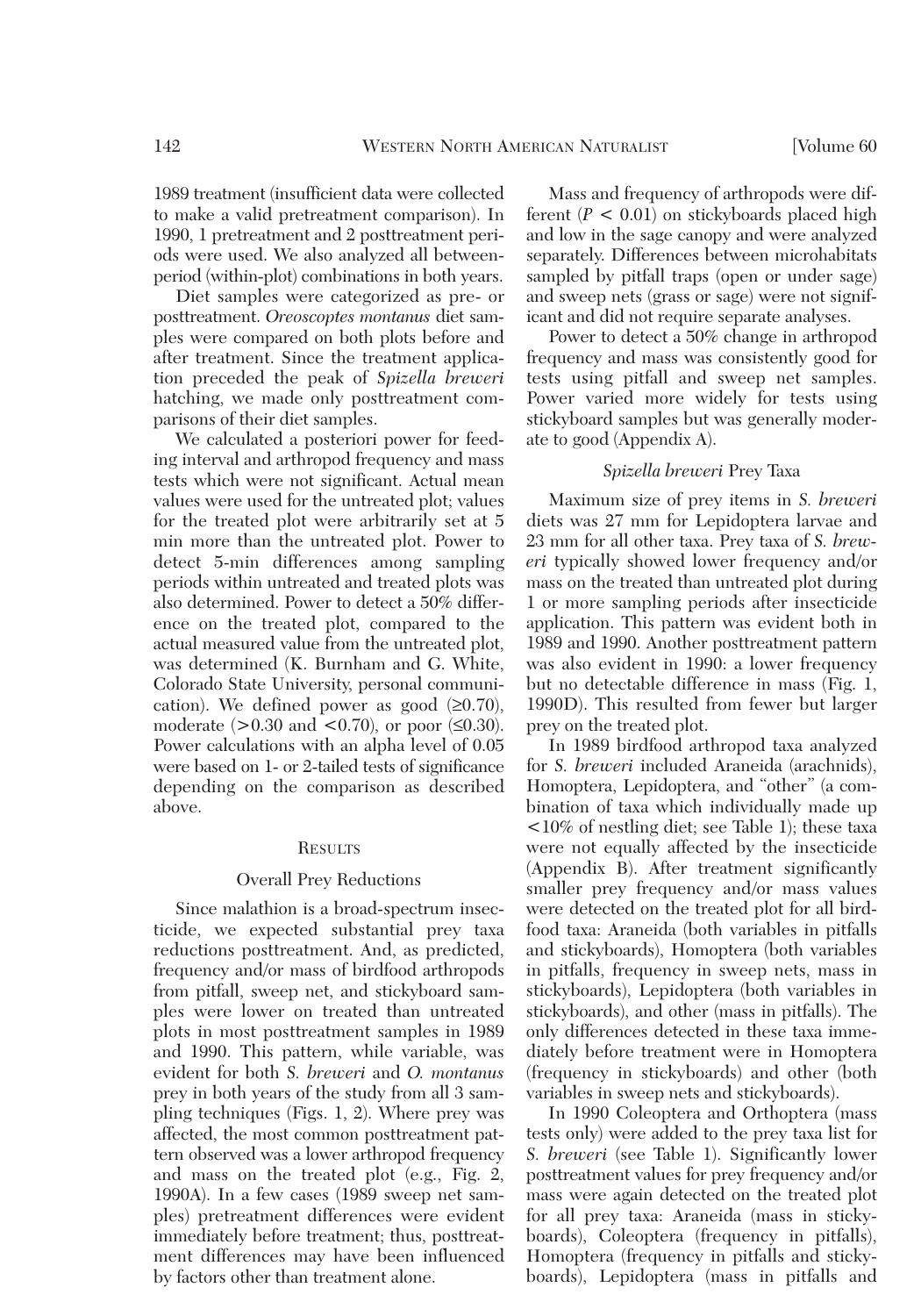

Fig. 1. *Spizella breweri* food abundance (frequency and mass of arthropods) before and after insecticide treatment in 1989 and 1990. Arthropod families were combined and represent only those taxa actually consumed by nestlings. Within figures, letters ( $T$  = treated,  $U$  = untreated) indicate means and numbers indicate probability (ANOVA) of between-plot differences occurring by chance. In 1989 sampling periods 1 and 2 were 13 and 2 d pretreatment, respectively; periods 3, 4, and 5 were 7, 21, and 35 d posttreatment, respectively. In 1990 sampling periods 1 and 2 were 14 and 2 d pretreatment; periods 3, 4, and 5 were 11, 17, and 27 d posttreatment.

stickyboards), Orthoptera (mass in pitfalls and sweep nets), and other (both variables in all 3 samples). Before treatment only Coleoptera (frequency in stickyboards) were less frequent on the treated than untreated plot; all other taxa showed either no difference or greater treatment plot values (Appendix B).

## *Oreoscoptes montanus* Prey Taxa

Maximum size of prey in *O. montanus* diets was 32 mm for Lepidoptera larvae and 27 mm for all other taxa. Frequency and mass of *O. montanus* birdfood arthropods were generally significantly reduced on the treated but not

untreated site after treatment was applied. Again, responses differed depending on taxa involved (Appendix B). In 1989 and 1990 *O. montanus* prey taxa used in analyses included Coleoptera (frequency only), Homoptera, Lepidoptera, Orthoptera, and other (Table 2).

In 1989 Coleoptera (frequency in sweep nets), Homoptera (frequency in sweep nets), Lepidoptera (mass in pitfalls, both variables in stickyboards), and other (both variables in sweep nets, frequency in stickyboards) had lower values on the treated plot after malathion application. Immediately before treatment, Coleoptera (frequency in sweep nets),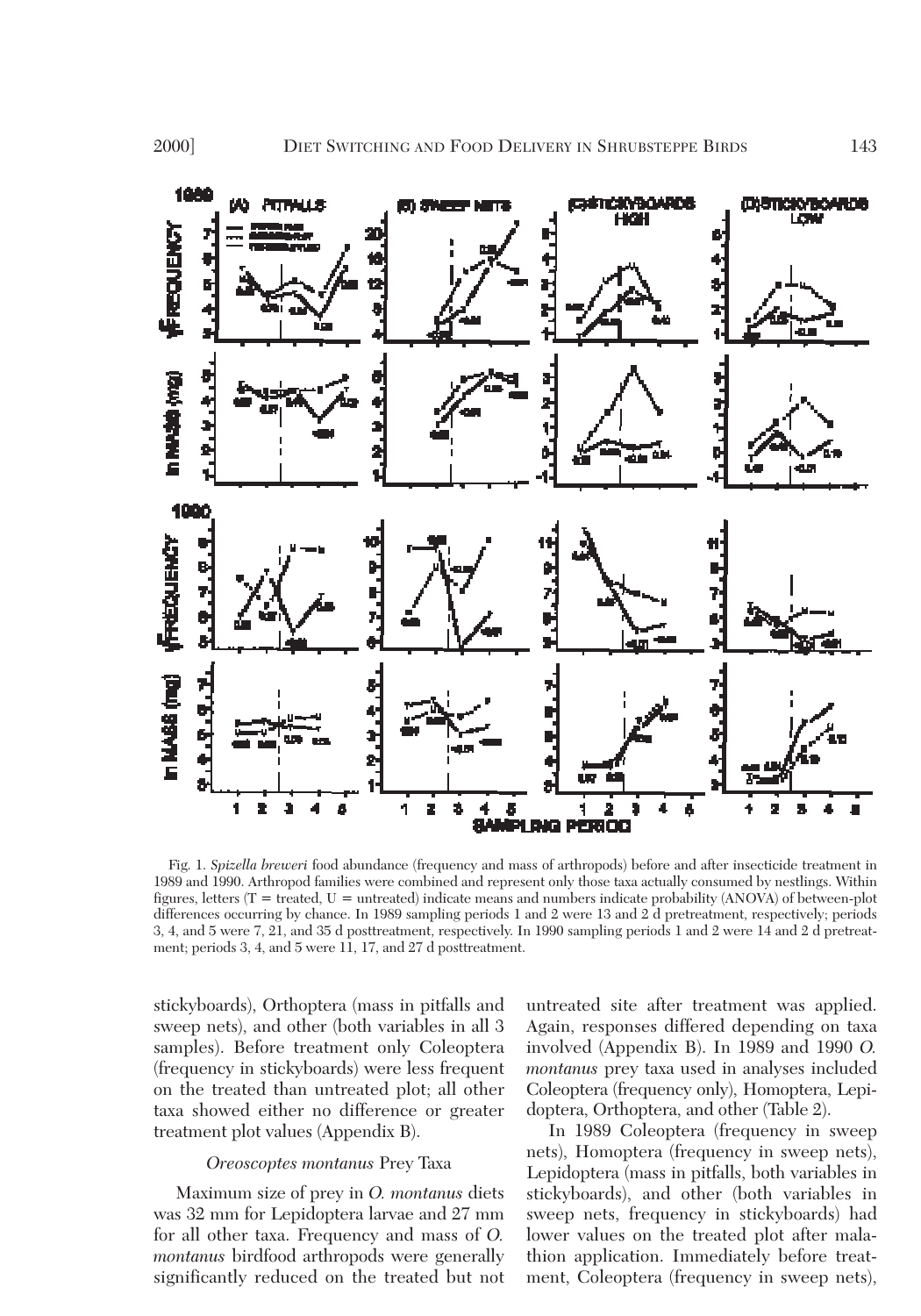

Fig. 2. *Oreoscoptes montanus* food abundance (frequency and mass of arthropods) before and after insecticide treatment in 1989 and 1990. Arthropod families were combined and represent only those taxa actually consumed by nestlings. Within figures, letters  $(T = \text{treated}, U = \text{untreated})$  indicate means and numbers indicate probability (ANOVA) of between-plot differences occurring by chance. In 1989 sampling periods 1 and 2 were 13 and 2 d pretreatment, respectively; periods 3, 4, and 5 were 7, 21, and 35 d posttreatment, respectively. In 1990 sampling periods 1 and 2 were 14 and 2 d pretreatment; periods 3, 4, and 5 were 11, 17, and 27 d posttreatment.

Homoptera (frequency in sweep nets), and other (both variables in sweep nets and frequency in stickyboards) showed significantly greater values on the treated plot.

After treatment in 1990 Coleoptera (frequency in pitfalls and stickyboards), Orthoptera (both variables in pitfalls and stickyboards), Homoptera (frequency in sweep nets), and other (both variables in sweep nets) were lower on the treated plot. Before treatment all taxa except Coleoptera (frequency in pitfalls) showed either no difference or greater treatment plot values (Appendix B).

## Food Delivery

Food reduction was expected to cause birds on the treated plot to forage longer for prey and thus have greater intervals between food deliveries to nestlings. Figure 3 illustrates differences in food delivery intervals for *S. brew-* *eri* in 1989. Because there were significant differences between delivery intervals for early and late nests, they were analyzed separately. We found no between-plot differences in food delivery intervals during any posttreatment periods for the 1- to 3-d-old (early) nestlings. However, a significant increase was detected in the food delivery interval between the 1st  $(1-10 d)$  and 3rd  $(>20 d)$  posttreatment periods on the treated  $(P = 0.02)$  but not untreated  $(P = 0.57)$  plot. No other between-period differences for the early age group were found.

We found no between-plot differences in the 1st posttreatment period for the late (4- to 6-d-old) nestling group in 1989. However, during the 2nd posttreatment period (11–20 d), feeding intervals on the treated plot were over 3 min longer  $(P = 0.07)$  than on the untreated plot. This was followed by a significant decline  $(P = 0.04)$  in the food delivery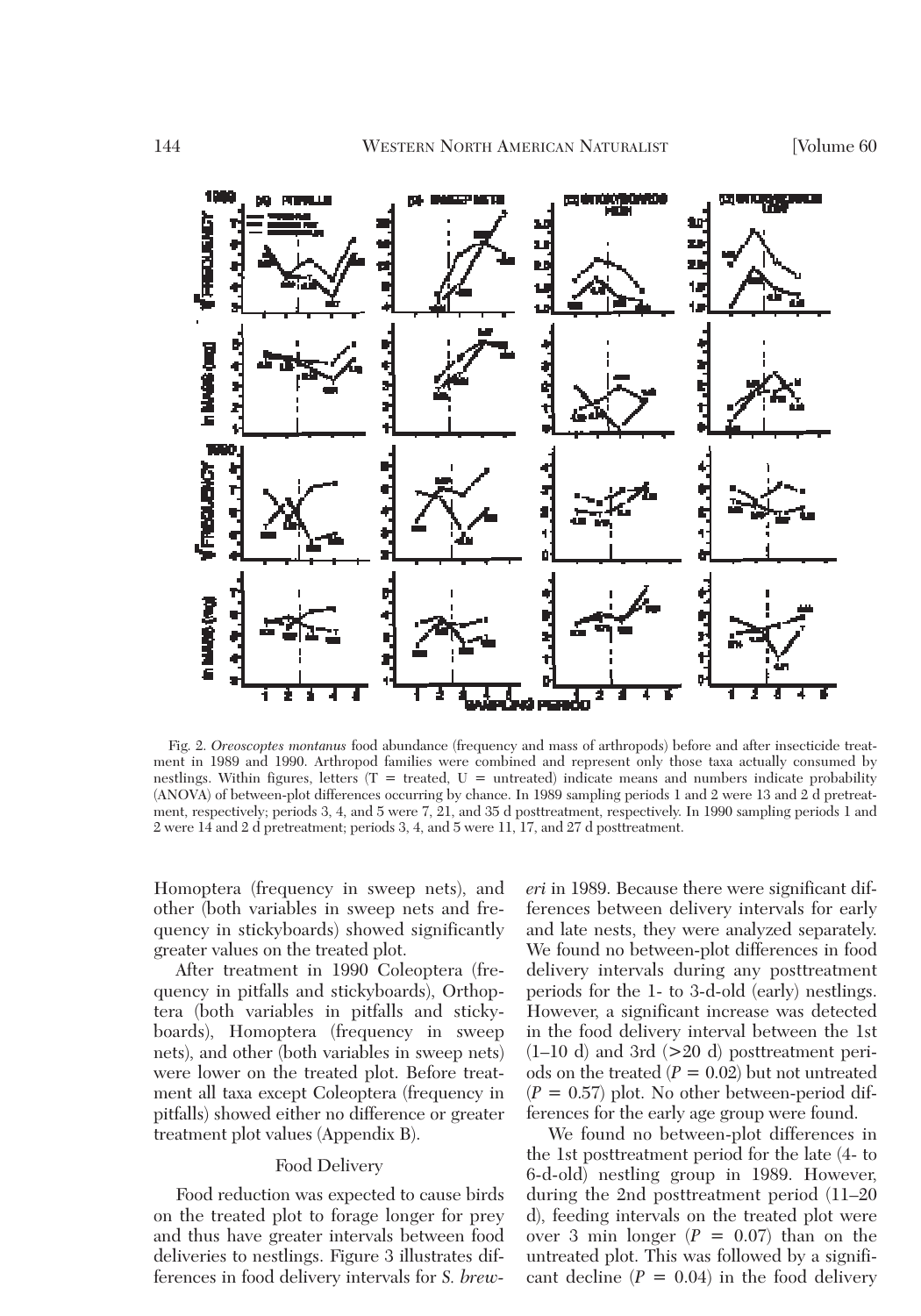

Fig. 3. Food delivery intervals for 1- to 3-d-old and 4- to 6-d-old *Spizella breweri* from an untreated and insecticide-treated site in 1989. Delivery intervals for each nest were averaged over a 2-h observation; horizontal lines represent mean of all nests observed  $\pm s_{\overline{x}}$  (vertical bars); number of nests is in parentheses.

interval on the treated plot from the 2nd to 3rd posttreatment periods, with no betweenplot difference during the 3rd period. No other significant differences were detected (Fig. 3). Power to detect a 5-min difference in delivery intervals between plots and between periods was good for all tests in 1989.

Because we detected no differences between early and late nests in 1990, these data were pooled for analysis. Before treatment, intervals on the untreated site were longer  $(P = 0.01)$ than on the treated plot. Feeding interval length on the untreated plot declined  $(P =$ 0.04) between the pretreatment and 1st posttreatment period. We detected no betweenplot differences during either posttreatment period  $(1-10 \text{ d and } >10 \text{ d})$ .

On the treated plot *S. breweri* adults took more than 5 min longer per trip to feed their young during the 2nd posttreatment period than before malathion application  $(P = 0.03)$ ; however, this was within the range of feeding intervals measured on the untreated plot (Fig. 4). Power for all tests was moderate.

## Arthropod Use and Prey Switching

Diets of nestling *S. breweri* were more diverse than those of nestling *O. montanus,* though Araneida, Coleoptera, Homoptera, Lepidoptera, and Orthoptera occurred in nestling diets of both species (Tables 1, 2). We found no significant between-plot differences in frequency (number hr–1) of birdfood arthropods from *S. breweri* nestling diets following the treatment application in either study year. Pretreatment comparisons were not made for *S. breweri*.

The mass  $(mg \ hr^{-1})$  of ligature samples from nestling *S. breweri* did not differ significantly between untreated and treated plots. In 1989 mass was almost identical  $(P = 0.49, N =$ 32) on untreated  $(\bar{x} \pm s_{\bar{x}} = 42.95 \pm 1.2 \text{ mg})$ hr<sup>-1</sup>) and treated  $(43.38 \pm 1.3)$  plots; in 1990 mass on the treated plot  $(45.15 \pm 1.3)$  was marginally smaller  $(P = 0.07)$  than on the untreated plot  $(83.93 \pm 1.2)$ , but sample size was  $low (N = 10)$ .

No between-plot differences in birdfood frequency or mass were detected in *O. montanus* diet samples in 1989. Also, arthropod frequency and mass did not decrease on the treated plot after the 1989 treatment as predicted. Furthermore, the plot  $\times$  period interaction was not significant. In 1990 we detected a significant plot  $\times$  period interaction in frequency of arthropods from *O. montanus* nestling diets  $(P = 0.05)$ . However, the number of arthropods in *O. montanus* diets was significantly higher on the treated than untreated plot before  $(P = 0.03)$  malathion was applied. Frequency declined marginally  $(P = 0.08)$  on the treated site and rose slightly on the untreated site between periods and was not different between plots  $(P = 0.29)$  after pesticide application.

Prey switching was evident for *O. montanus* in 1990 (Fig. 5). *Oreoscoptes montanus* fed their young primarily Orthoptera (mostly crickets; family Gryllidae) on both untreated and treated plots before the treatment. After treatment, *O. montanus* switched to Homoptera (primarily Cicadas) on the treated plot but continued to feed Orthoptera on the untreated plot. Cicadas made up only a small fraction of *O. montanus* nestling diets on either plot before treatment. Despite the change in primary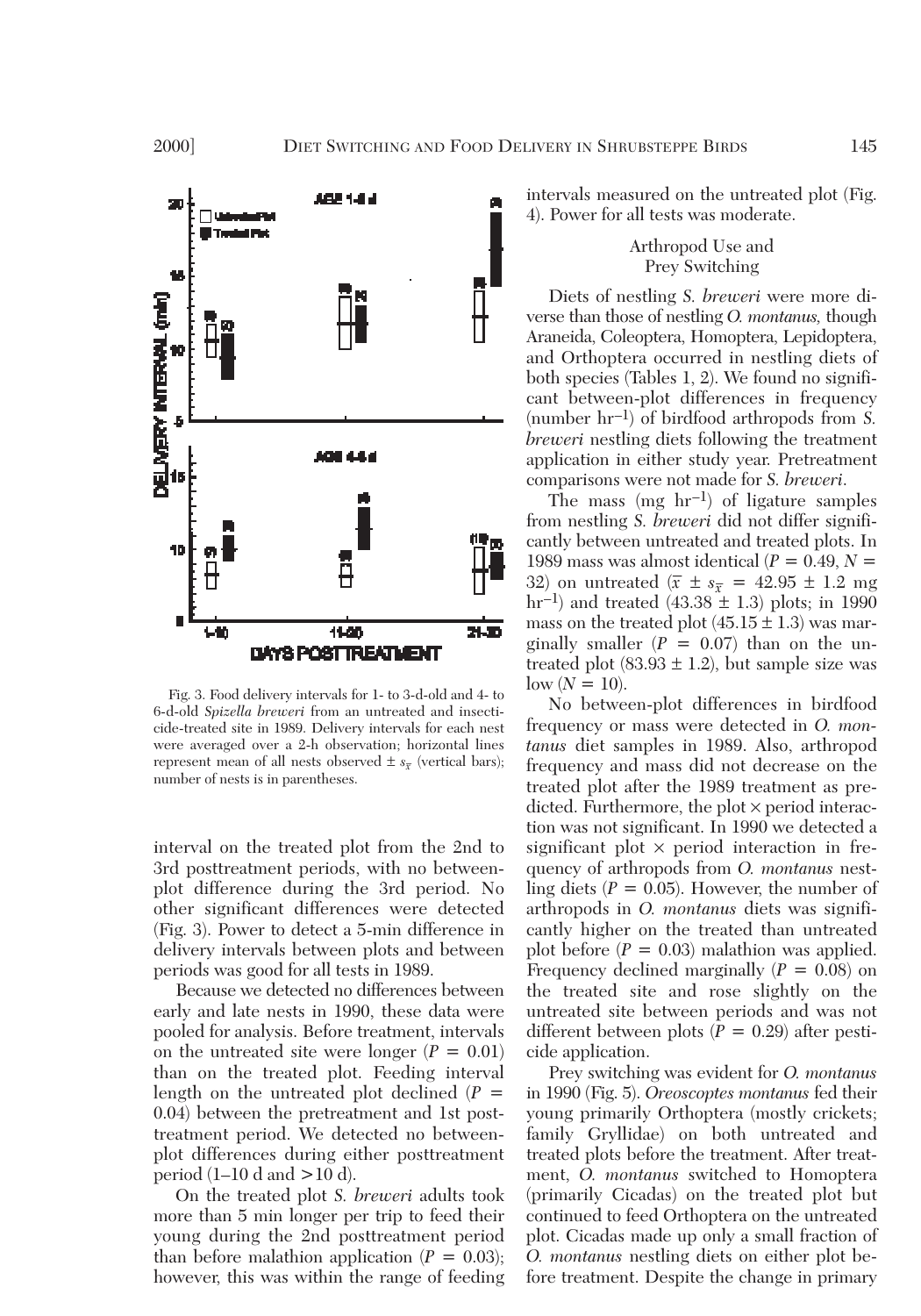

Fig. 4. Food delivery intervals for 1- to 6-d-old *Spizella breweri* from an untreated and insecticide-treated site in 1990. Delivery intervals for each nest were averaged over a 2-h observation; horizontal lines represent mean of all nests observed  $\pm s_{\overline{x}}$  (vertical bars); number of nests is in parentheses.

prey taxa on the treated plot, mass of arthropods in posttreatment diet samples ( $\bar{x} \pm s_{\bar{x}}$ ,  $357.13 \pm 1.36$  mg hr<sup>-1</sup>,  $N = 5$ ) did not appear to change significantly  $(P = 0.28)$  from pretreatment samples  $(448.05 \pm 1.25, N = 9)$ , although sample size was small.

Prey switching in *O. montanus* in 1989 appeared to occur but was not as evident as in 1990. The proportion of Orthoptera in nestling *O. montanus* diets began and remained low on the treated plot, but began low and increased marginally between periods on the untreated plot (plot  $\times$  period interaction,  $P = 0.08$ ). After treatment there were more Orthoptera in nestling diets on the untreated than treated site  $(P = 0.02)$ . Homopteran proportions on the treated site increased from 25% to >50% of the diet between periods, but neither this increase  $(P = 0.38)$  nor any between-plot comparisons were significant (Fig. 5).

*Spizella breweri* were not feeding nestlings before treatment applications, so we were not able to determine if they switched their diets in response to the treatment. However, posttreatment between-plot comparisons of nestling *S. breweri* diets could be made. In 1989 a greater proportion (by frequency) of Homoptera were fed to nestlings on the treated than untreated plot  $(P = 0.03)$ . This does not appear to be a treatment effect since Homoptera abundance was lowered by the treatment. There were no significant between-plot differences in frequency or mass of any other prey taxa measured. Additionally, none of the dietary proportions of arthropod taxa were significantly different between plots in 1990 (Fig. 6).

### **DISCUSSION**

Food is usually "superabundant" during the breeding season in shrubsteppe ecosystems (Wiens 1984). However, in some years food abundance may be unusually low, leading to changes in avian productivity. This has been referred to as an ecological crunch (Wiens 1974, 1977, Wiens and Rotenberry 1980). In this scenario the food limitation threshold, i.e., the level of abundance below which food scarcity begins to influence productivity (Rodenhouse and Holmes 1992), is met or exceeded only rarely.

Food reductions may not affect productivity if birds are able to compensate for lost resources through changes in behavior. Thus, indirect effects of food reductions might be reflected in behavioral changes, e.g., diet switching or increased foraging time, even when reductions in productivity are not evident.

### Overall Prey Reductions

We expected applications of malathion to significantly reduce both frequency and mass of birdfood arthropods (see Jepson 1989). And, results from our pitfall, stickyboard, and sweep net samples indicate that abundance of grounddwelling, aerial, and cover-dwelling birdfood arthropods was generally reduced by insecticide treatment. However, effects of the treatment varied among families of arthropods such that some prey taxa were more abundant than others after treatment.

Malathion is a nonpersistent, broad-spectrum, contact insecticide (Smith 1987) that does not affect all arthropod families equally (Pfadt et al. 1985, Swain 1986). Those arthropod taxa whose behavior or life history characteristics (Pascual 1994) allowed them to avoid contacting malathion would have been less susceptible to our treatments. Cicadas (order Homoptera, family Cicadidae), for example, did not emerge before the treatment in either year of study and were thus not affected by it. In contrast, crickets (order Orthoptera, family Gryllidae) emerged before the treatment and spent much of their time on the ground in relatively open areas that received greater insecticide coverage. The order Orthoptera, including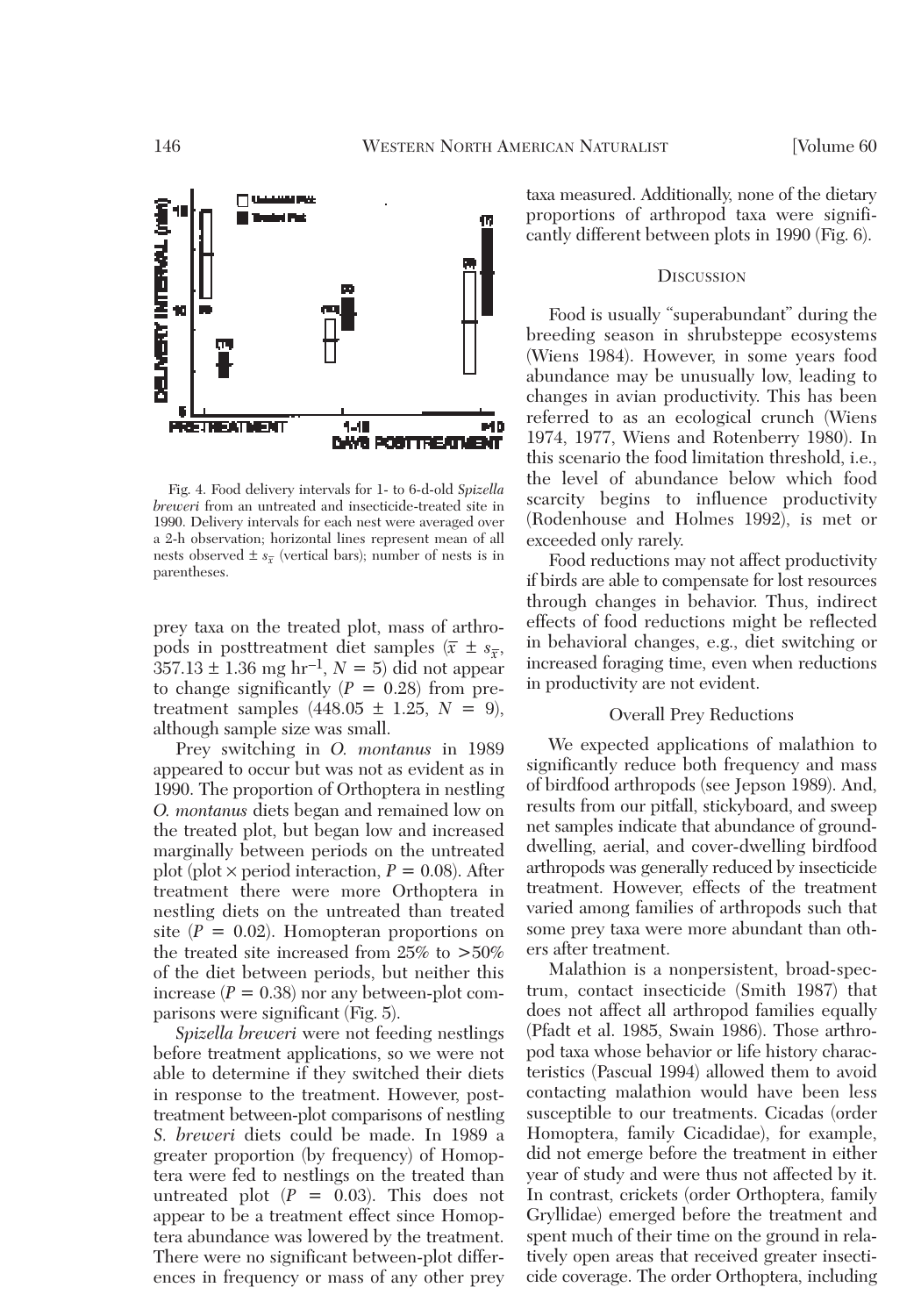

Fig. 5. Proportion of arthropods (by frequency) in nestling *Oreoscoptes montanus* diets before and after an insecticide treatment in 1989 ( $N = 20$  samples) and 1990 ( $N = 32$  samples). Items collected from different nestlings in the same nest were combined for each sample; nests may have been sampled more than once, and so samples may represent the same nest on different dates. Letters  $(T = \text{treated}, U = \text{untreated})$  indicate means, bracketed  $\lceil \rceil$  numbers are ANOVA plot × period interactions, and unbracketed numbers are ANOVA between-plot test results.

crickets, was significantly reduced on the treated but not untreated site after the 1990 malathion application. Also, crickets, more than any other arthropod, were found dead after the 1990 treatment.

## Food Reduction Effects on Birds

Pesticide-induced reduction of food has been shown to affect a variety of physical and behavioral factors in birds. Food reductions decreased passerine renesting (Rodenhouse and Holmes 1992), lowered fat reserves (Whitmore et al. 1993), increased foraging area (Cooper et al. 1990), and led to diet shifts (Sample et al. 1993) in eastern deciduous forest studies. Food reductions lessened nestling size in a western shrubsteppe study (Howe et al. 1996). Such effects appear to be evident even when reductions in factors such as density (Howe et al. 1996) and productivity (Rodenhouse and Holmes 1992, Howe et al. 1996) are small or undetectable.

Bird densities were not significantly reduced on our treatment plots after the malathioninduced food reduction in either year (T.L. George, Humboldt State University, unpublished data). Similarly, George et al. (1992) found no declines in density of 10 common grassland birds in plots where a carbaryl bran bait treatment reduced birdfood arthropods. George et al. (1995) also found no effects on avian density, richness, diversity, or evenness from malathion, sevin-4 oil, carbaryl bait, and *Nosema locustae* applications in 5 western states.

Rodenhouse and Holmes (1992) lowered Lepidoptera abundance with 2 annual applications of a bacterial larvicide (*Bacillus thuringiensis*) and found a reduction of renests, but not overall productivity, of Black-throated Blue Warblers (*Dendroica caerulescens*). However, they also found significant reductions in fledging, nestling growth, nestling survival, and number of nest attempts during natural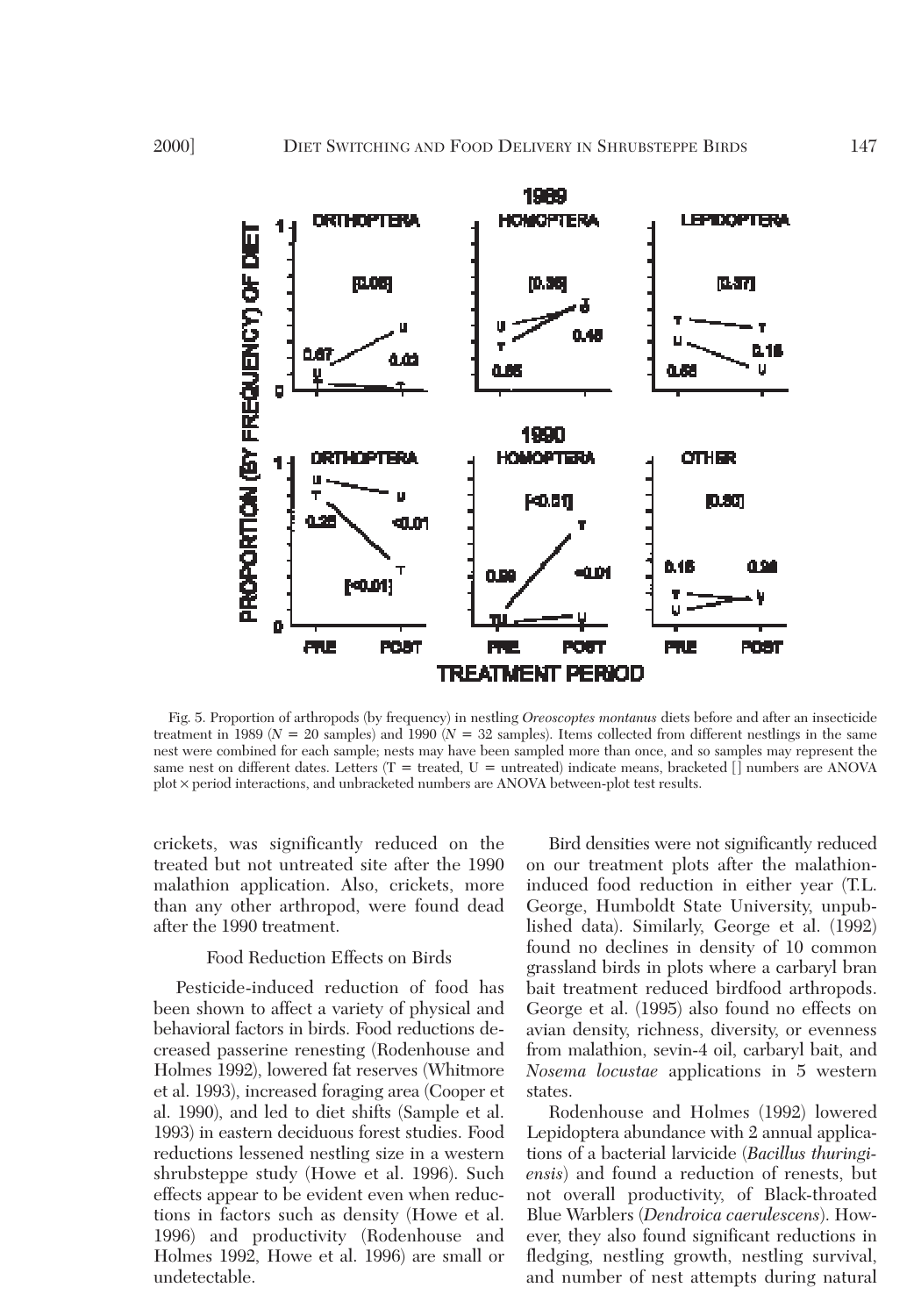declines in food abundance. They concluded that during most years in their eastern U.S. temperate forest study areas, food was probably a limiting factor for *D. caerulescens* productivity.

In another study of eastern deciduous forests, researchers found that a gypsy moth insecticide (diflubenzuron) reduced Lepidoptera and nontarget insects (Martinat et al. 1988). This food reduction did not affect abundance of 21 bird species but resulted in decreased Lepidoptera larvae consumption (Cooper et al. 1990) and diet shifting (Sample et al. 1993) in 5 bird species as well as lower fat reserves in 7 species (Whitmore et al. 1993) on treated plots. Foraging areas of male Redeyed Vireos (*Vireo olivaceus*) were also found to be larger on these treated sites (Cooper et al. 1990). Only adult birds were sampled during these studies, and reproductive variables were not measured.

Pascual (1994) found a greater than 4-fold decline in density of Lepidoptera larvae after spraying a plot with malathion. Despite this decline, Lepidoptera densities were not lower on the treated than untreated plot during any of 3 posttreatment sample periods. This was because while 1 Lepidoptera species was nearly depleted, another species with different emergence characteristics was relatively unaffected. Also, Lepidoptera densities were significantly higher on the treatment plot before malathion application. The author did not measure bird abundance, behavior, or foraging, but found no detectable differences between untreated and treated plots in nestling mass, hatching success, number fledged per nest, daily survival rate, or nestling mass of Blue Tits (*Parus caeruleus*), whose primary food source is Lepidoptera larvae.

Diet switching allows individuals to cope with unpredictable food supplies and alleviate the effects of selective food reductions. In response to a reduction in crickets, *Oreoscoptes montanus* on the 1990 treated site switched from feeding primarily crickets to primarily cicadas. On the untreated site, however, they fed crickets almost exclusively to their young during both the pre- and posttreatment periods. The switch in *O. montanus* diets was not accompanied by a detectable reduction in mass of food items delivered to nestlings. So, if food quality of cicadas was comparable to that of crickets, *O. montanus* were able to compensate



Fig. 6. Proportion of arthropods (by frequency and mass) in nestling *Spizella breweri* diets after an insecticide treatment in 1989 ( $N = 32$ , 1-h samples) and 1990 ( $N =$ 10). Items collected from different nestlings in the same nest were combined for each sample; each nest was sampled only once. Between-plot ANOVA probability values appear above histograms.

for the food reduction in our experiment by shifting their diets.

Sample et al. (1993) also found diet shifts in response to an insecticide-induced food reduction of Lepidoptera larvae. They found that adults of 5 eastern deciduous forest birds shifted diets from Lepidoptera larvae to a variety of other prey taxa.

One would expect that a reduction in food would cause an increase in time taken by adults to deliver food to their young. This could, however, be compensated for by adults delivering a greater amount or mass of food to nestlings. Few studies have directly monitored feeding rates after food reduction, though several studies have noted effects of brood manipulation on feeding rates (review by Martin 1987).

Results from our experiment indicated a slight effect of food reduction on delivery times (we could not measure feeding rates per se) of adult *S. breweri* in both years of the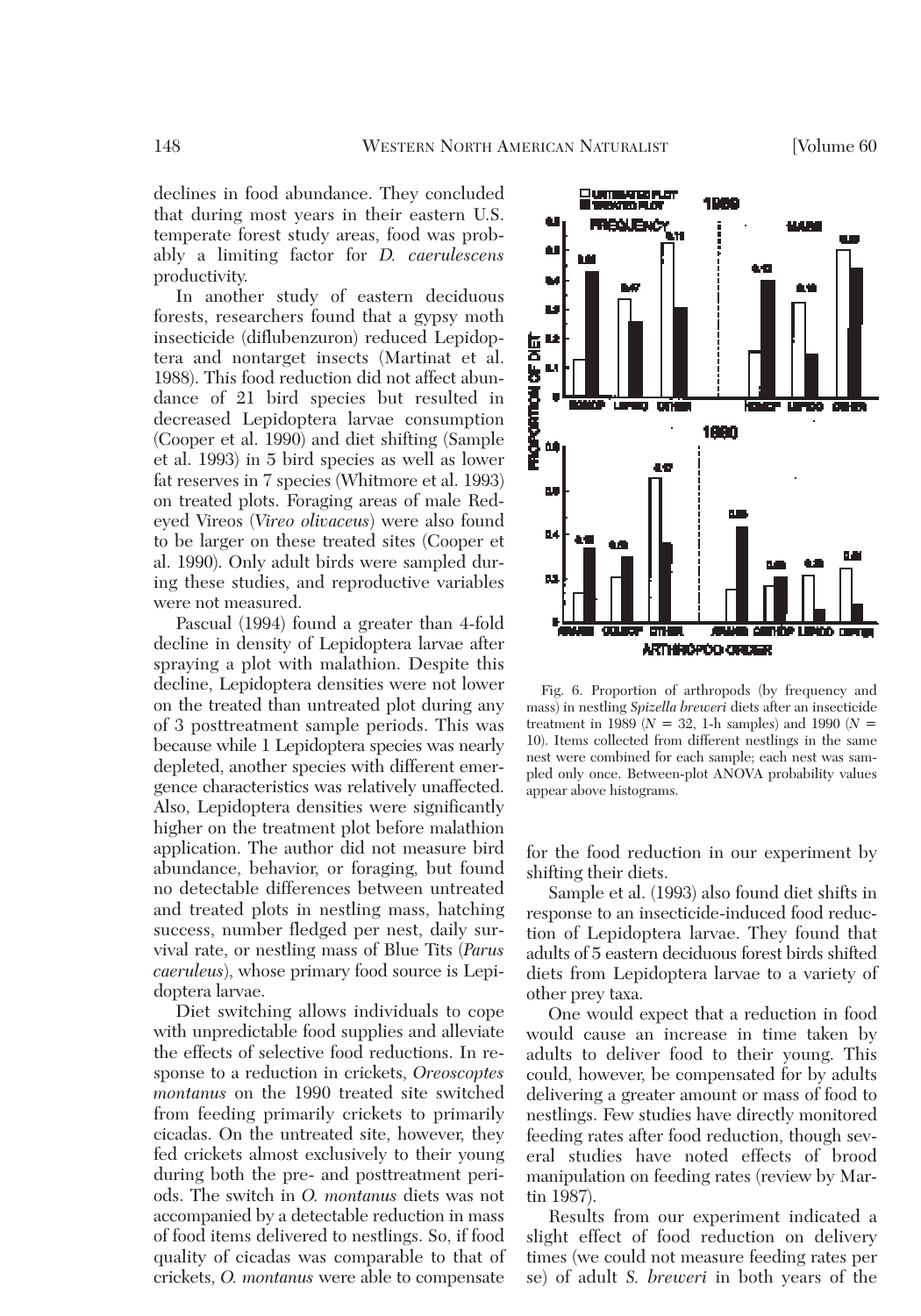study. However, delivery intervals on the treated plot posttreatment were not greater than intervals measured on the untreated plot, and no effective between-plot difference in food mass delivered to nestlings was detected.

In a related study Howe et al. (1996) found that food reduction on the treated plot resulted in smaller nestling sizes for *O. montanus* in 1989 (but not 1990) and *S. breweri* in 1990 (but not in 1989). They also found that fewer *O. montanus* fledged per nest attempt in 1989 (but not 1990). The number of *S. breweri* fledged was not affected, and neither species showed lower Mayfield nest survivorship in either year. Stochastic factors, such as weather (Howe 1991, Rotenberry and Wiens 1991) and ectoparasitism (Howe 1991), may act to confound effects of prey reduction on behavior and productivity of shrubsteppe birds. Such factors may partially account for the inconsistent results between years in Howe et al. (1996) and this study.

Thus, it appears that food reduction did, under the conditions of this study and Howe et al. (1996), affect physical and behavioral responses in shrubsteppe birds without greatly affecting adult density or productivity. Since treatment did not significantly affect all measured factors in both years, it appears that both *S. breweri* and *O. montanus* were able to at least partially compensate for the malathioninduced reduction in birdfood arthropods in this study.

#### ACKNOWLEDGMENTS

We acknowledge USDA-APHIS Grasshopper Integrated Pest Management Project for funding this project and providing the experimental pesticide applications. We appreciate the cooperation of USDI-BLM Shoshone Management District. Project support was provided by L. McEwen and Colorado State University; research, statistical, and/or editorial suggestions were kindly provided by D. Anderson, D. Hein, J. Wiens, K. Petersen, K. Burnham, and G. Anderson. We also appreciate the efforts of D. Megargle, S. Allen, D. Christiansen, R. Cuellar, T. Ou, N. Sessions, and K. Ward in the field and laboratory.

#### LITERATURE CITED

COOPER, R.J., K.M. DODGE, P.J. MARTINAT, S.B. DONAHOE, AND R.C. WHITMORE. 1990. Effect of diflubenzuron

application on eastern deciduous forest birds. Journal of Wildlife Management 54:486–493.

- GEORGE, T.L., A.C. FOWLER, R.L. KNIGHT, AND L.C. MCEWEN. 1992. Impacts of a severe drought on grassland birds in western North Dakota. Ecological Applications 2:275–284.
- GEORGE, T.L., L.C. MCEWEN, AND B.E. PETERSEN. 1995. Effects of grasshopper control programs on rangeland breeding bird populations. Journal of Range Management 48:336–342.
- HENRY, C. 1982. Study of the diet of passerines by the collar method. Alauda 50:92–107.
- HOWE, F.P. 1991. Effects of *Protocalliphora braueri* (Diptera: Calliphoridae) parasitism and inclement weather on nestling Sage Thrashers. Journal of Wildlife Diseases 28:141–143.
- HOWE, F.P., R.L. KNIGHT, L.C. MCEWEN, AND T.L. GEORGE. 1996. Direct and indirect effects of insecticide applications on growth and survival of nestling passerines. Journal of Applied Ecology 6:1314–1324.
- HURLBERT, S.H. 1984. Pseudoreplication and the design of ecological field experiments. Ecological Monographs 54:187–211.
- JEPSON, P.C., EDITOR. 1989. Pesticides and non-target invertebrates. Intercept Ltd., Wimborne, Dorset, England.
- JOHNSON, E.J., L.B. BEST, AND P.A. HEAGY. 1980. Food sampling biases associated with the ligature method. Condor 82:186–192.
- KULIGIN, S.D. 1981. New method of neck ligature for nestlings of insect-eating birds to study their food without killing. Ornithologya 16:174–175.
- MARTIN, T.E. 1987. Food as a limit on breeding birds: a life-history perspective. Annual Review of Ecology and Systematics 18:453–487.
- MARTINAT, P.J., C.C. COFFMAN, K. DODGE, R.J. COOPER, AND R.C. WHITMORE. 1988. Effect of diflubenzuron on the canopy arthropod community in a central Appalachian forest. Journal of Economic Entomology 81:261–267.
- PASCUAL, J.A. 1994. No effects of a forest spraying of malathion on breeding Blue Tits (*Parus caeruleus*). Environmental Toxicology and Chemistry 13: 1127–1131.
- PETERSEN, K.L., AND L.B. BEST. 1986. Diets of nestling Sage Sparrows and Brewers Sparrows in an Idaho sagebrush community. Journal of Field Ornithology 57:283–294.
- PETERSEN, K.L., L.B. BEST, AND B.M. WINTER. 1986. Growth of nestling Sage Sparrows and Brewer's Sparrows. Wilson Bulletin 98:53–546.
- PFADT, R.E., N.L. MARSTON, AND F.A. LAWSON. 1985. Effect of ULV malathion grasshopper spray on nontarget arthropods. Science Monogram 48, University of Wyoming Agricultural Experiment Station, Laramie.
- RODENHOUSE, N.L., AND R.T. HOLMES. 1992. Results of experimental and natural food reductions for breeding Black-throated Blue Warblers. Ecology 73: 357–372.
- ROGERS, L.E., W.T. HINDS, AND R.L. BUSCHBOM. 1976. A general weight vs. length relationship for insects. Annals of the Entomological Society of America 669:387–389.
- ROGERS, L.E., R.L. BUSCHBOM, AND C.R. WATSON. 1977. Length-weight relationships of shrub-steppe invertebrates. Annals of the Entomological Society of America 70:51–53.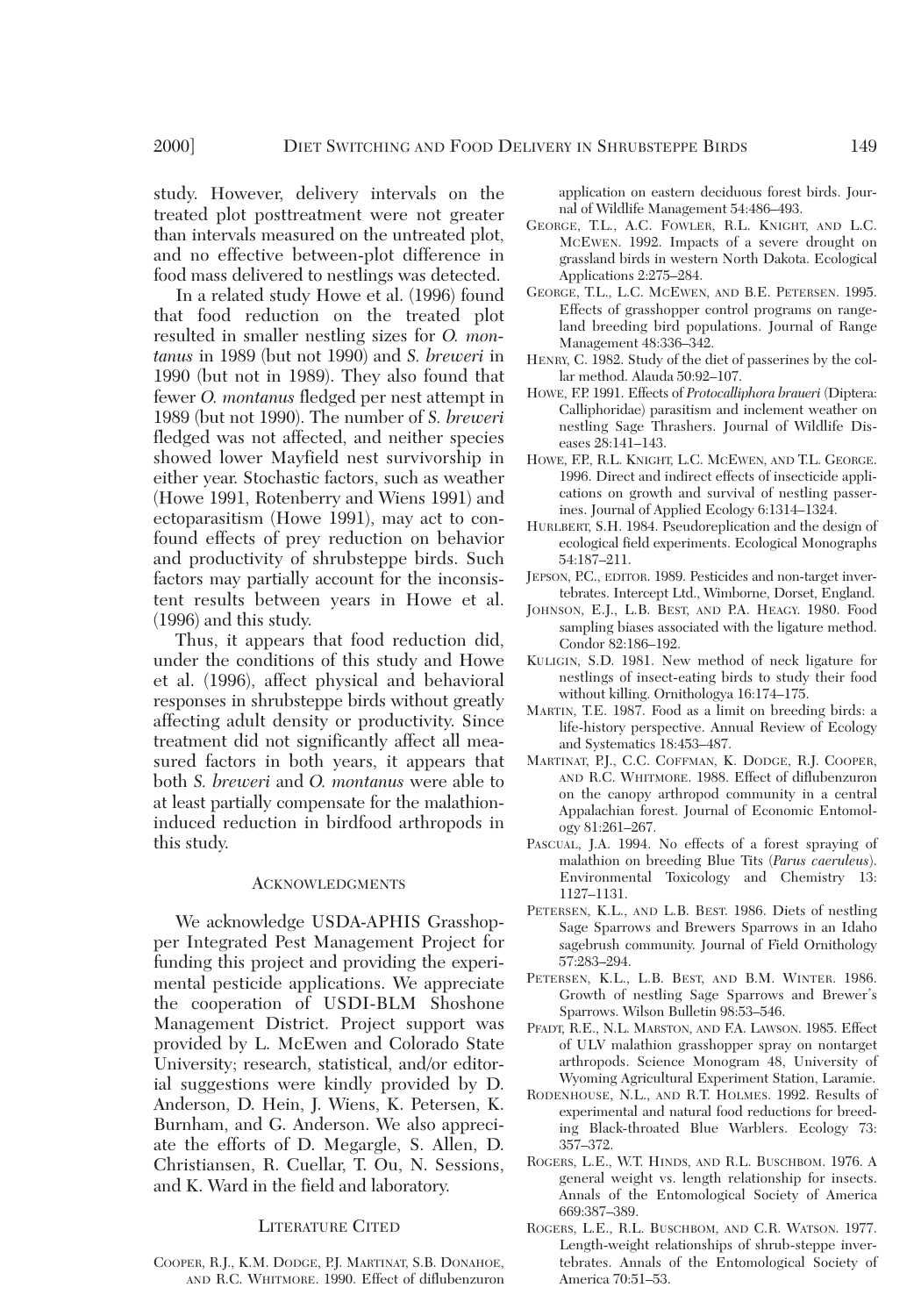- ROTENBERRY, J.T. 1980. Dietary relationships among shrubsteppe passerine birds: competition or opportunism in a variable environment? Ecological Monographs 50:93–110.
- ROTENBERRY, J.T., AND J.A. WIENS. 1991. Weather and reproductive variation in shrubsteppe sparrows: a hierarchical analysis. Ecology 72:1325–1335.
- SAMPLE, B.E., R.J. COOPER, AND R.C. WHITMORE. 1993. Dietary shifts among songbirds from a diflubenzuron-treated forest. Condor 95:616–624.
- SAS INSTITUTE, INC. 1988. SAS/STAT user's guide. SAS Institute Inc., Cary, NC.
- SMITH, G.J. 1987. Pesticide use and toxicology in relation to wildlife: organophosphorus and carbamate compounds. U.S. Fish and Wildlife Service, Resource Publication 170, Washington, DC.
- SWAIN, J.L. 1986. Effect of chemical grasshopper controls on non-target arthropods of rangeland in Chaves County, New Mexico. Master's thesis, New Mexico State University, Las Cruces.
- WHITMORE, R.C., R.J. COOPER, AND B.E. SAMPLE. 1993. Bird fat reductions in forests treated with dimilin. Environmental Toxicology and Chemistry 12: 2059–2064.
- WIENS, J.A. 1974. Habitat heterogeneity and avian community structure in North American grasslands. American Midland Naturalist 91:195–213.
- \_\_\_\_\_\_. 1977. On competition and variable environments. American Scientist 65:590–597.
- \_\_\_\_\_\_. 1984. On understanding a non-equilibrium world: myth and reality in community patterns and processes. Pages 439–457 *in* D.R. Strong, D. Simberloff, L.G. Abele, and A.B. Thistle, editors, Ecological communities: conceptual issues and the evidence. Princeton University, Princeton, NJ.
- WIENS, J.A., AND J.T. ROTENBERRY. 1979. Diet niche relationships among North American grassland and shrubsteppe birds. Oecologia (Berlin) 42:253–292.
- \_\_\_\_\_\_. 1980. Patterns of morphology and ecology in grassland and shrubsteppe bird populations. Ecological Monographs 50:287–308.
- \_\_\_\_\_\_. 1981. Habitat associations and community structure of birds in shrubsteppe environments. Ecological Monographs 51:21–41.

*Received 2 July 1998 Accepted 29 June 1999*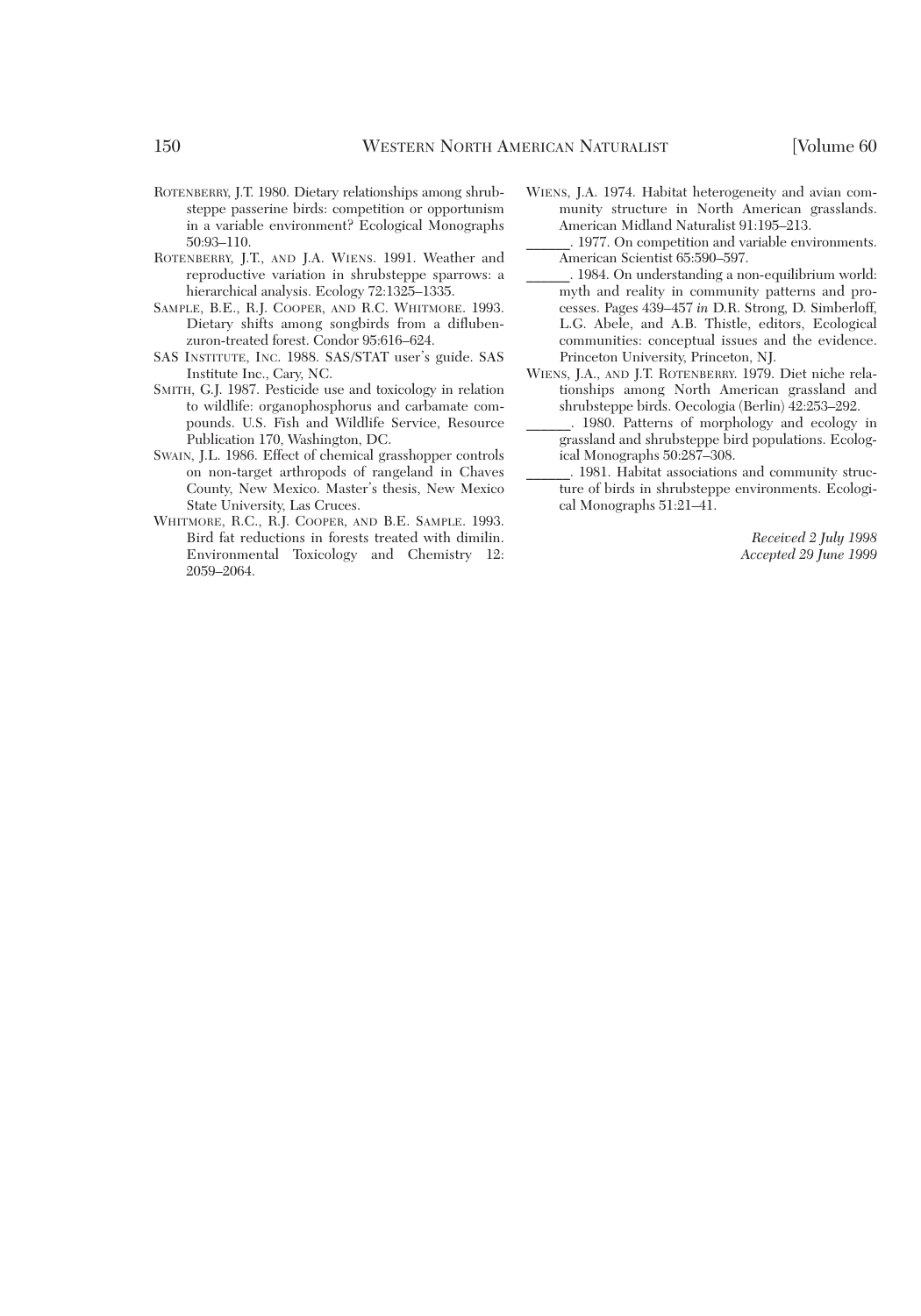|                  |                                                                                                                                                                                                                                                                                                                                                                                                                                                                                                                                         | Pitfall  |      |                                       |           | Sweep net |      |      |           | Stickyboard high <sup>d</sup> |       |      |                          | Stickyboard lowe |                          |      |
|------------------|-----------------------------------------------------------------------------------------------------------------------------------------------------------------------------------------------------------------------------------------------------------------------------------------------------------------------------------------------------------------------------------------------------------------------------------------------------------------------------------------------------------------------------------------|----------|------|---------------------------------------|-----------|-----------|------|------|-----------|-------------------------------|-------|------|--------------------------|------------------|--------------------------|------|
|                  | Frequency <sup>b</sup>                                                                                                                                                                                                                                                                                                                                                                                                                                                                                                                  |          |      | Mass <sup>c</sup>                     | Frequency |           | Mass |      | Frequency |                               | Mass  |      | Frequency                |                  | Mass                     |      |
| Pda              | 1989                                                                                                                                                                                                                                                                                                                                                                                                                                                                                                                                    | 1990     | 1989 | 1990                                  | 1989      | 1990      | 1989 | 1990 | 1989      | 1990                          | 1989  | 1990 | 1989                     | 1990             | 1989                     | 1990 |
| Spizella breweri |                                                                                                                                                                                                                                                                                                                                                                                                                                                                                                                                         |          |      |                                       |           |           |      |      |           |                               |       |      |                          |                  |                          |      |
|                  | 0.81                                                                                                                                                                                                                                                                                                                                                                                                                                                                                                                                    | 0.69     | 0.78 | 0.94                                  |           | 0.52      |      | 0.76 | ╬         | $1.00\,$                      | 0.187 | 0.38 | 0.44                     | 0.81             | 0.21                     | 0.26 |
|                  | 0.67                                                                                                                                                                                                                                                                                                                                                                                                                                                                                                                                    | 0.59     | 0.78 | 0.94                                  | ☆         | 0.71      | ☆    | 0.76 | ⋇         | 0.91                          | ×     | 0.38 | $0.78 +$                 | 0.61             | 0.23                     | 0.26 |
|                  | 0.88                                                                                                                                                                                                                                                                                                                                                                                                                                                                                                                                    | ×        | 0.86 | $0.97 +$                              | ╬         | 0.74      | ╬    | 0.84 | ╬         | ╬                             | ╬     | 0.50 | ×                        | ╬                | ╬                        | 0.37 |
|                  | $0.77 +$                                                                                                                                                                                                                                                                                                                                                                                                                                                                                                                                | $0.87 +$ | ×    | x                                     | 0.96      | 0.89      | 0.90 | 0.84 | 0.76      | ╬                             | ⋇     | 0.50 | 0.63                     | ╬                | 0.34                     | 0.37 |
| J.               | $0.97 +$                                                                                                                                                                                                                                                                                                                                                                                                                                                                                                                                |          | ×    |                                       | 0.90      | I         | ₩    | I    | I         |                               |       | I    | I                        |                  | I                        | I    |
|                  | Oreoscoptes montanus                                                                                                                                                                                                                                                                                                                                                                                                                                                                                                                    |          |      |                                       |           |           |      |      |           |                               |       |      |                          |                  |                          |      |
|                  | 0.85                                                                                                                                                                                                                                                                                                                                                                                                                                                                                                                                    | 0.54     |      | 84<br>$\dot{\circ}$                   | I         | 0.44      |      | ⋇    | 0.56      | 0.48                          | 0.18  | 0.38 | 0.34                     | 0.30             | 0.28                     | 0.27 |
|                  | 0.72                                                                                                                                                                                                                                                                                                                                                                                                                                                                                                                                    | 0.39     | 0.71 | 0.84                                  | ╬         | 0.66      | ╬    | 0.47 | 0.90      | 0.41                          | 0.26  | 0.37 | 0.47                     | 0.21             | 0.33                     | 0.27 |
| S                | $0.89 +$                                                                                                                                                                                                                                                                                                                                                                                                                                                                                                                                | ÷        | 0.81 | ×                                     | ╬         | ×         | ╬    | ╬    | ×         | 0.75                          | ų.    | 0.52 | 0.40                     | $0.41 +$         | 0.94                     | ╬    |
|                  | 0.76                                                                                                                                                                                                                                                                                                                                                                                                                                                                                                                                    | ⋇        | ×    | ×                                     | 0.95      | ∗         | 0.85 | ∗    | $0.59 +$  | 0.74                          | 0.29  | 0.53 | $0.29 +$                 | 0.39             | $0.34 +$                 | 0.38 |
|                  | $0.97 +$                                                                                                                                                                                                                                                                                                                                                                                                                                                                                                                                |          | ∗    | $\begin{array}{c} \hline \end{array}$ | 0.89      | I         | 0.85 | I    | I         | I                             | I     | I    | $\overline{\phantom{a}}$ | I                | $\overline{\phantom{a}}$ | I    |
| -Not tested      | aPower estimations were based on 2-tailed tests in pretreatment periods (Pd) 1 and 2 and 1-tailed tests in posttreatment periods 3-5.<br>bAll frequency data were normalized with square-root transformations.<br><sup>c</sup> All mass data were normalized with logarithmic transformations.<br>+Test result significant at $0.05 < P \le 0.10$ , power calculated<br>Test result significant at $P \leq 0.05$ , power not calculated.<br>4Stickyboards placed at height of sagebrush canopy.<br>Stickyboards placed near the ground. |          |      |                                       |           |           |      |      |           |                               |       |      |                          |                  |                          |      |

2000]

## DIET SWITCHING AND FOOD DELIVERY IN SHRUBSTEPPE BIRDS 151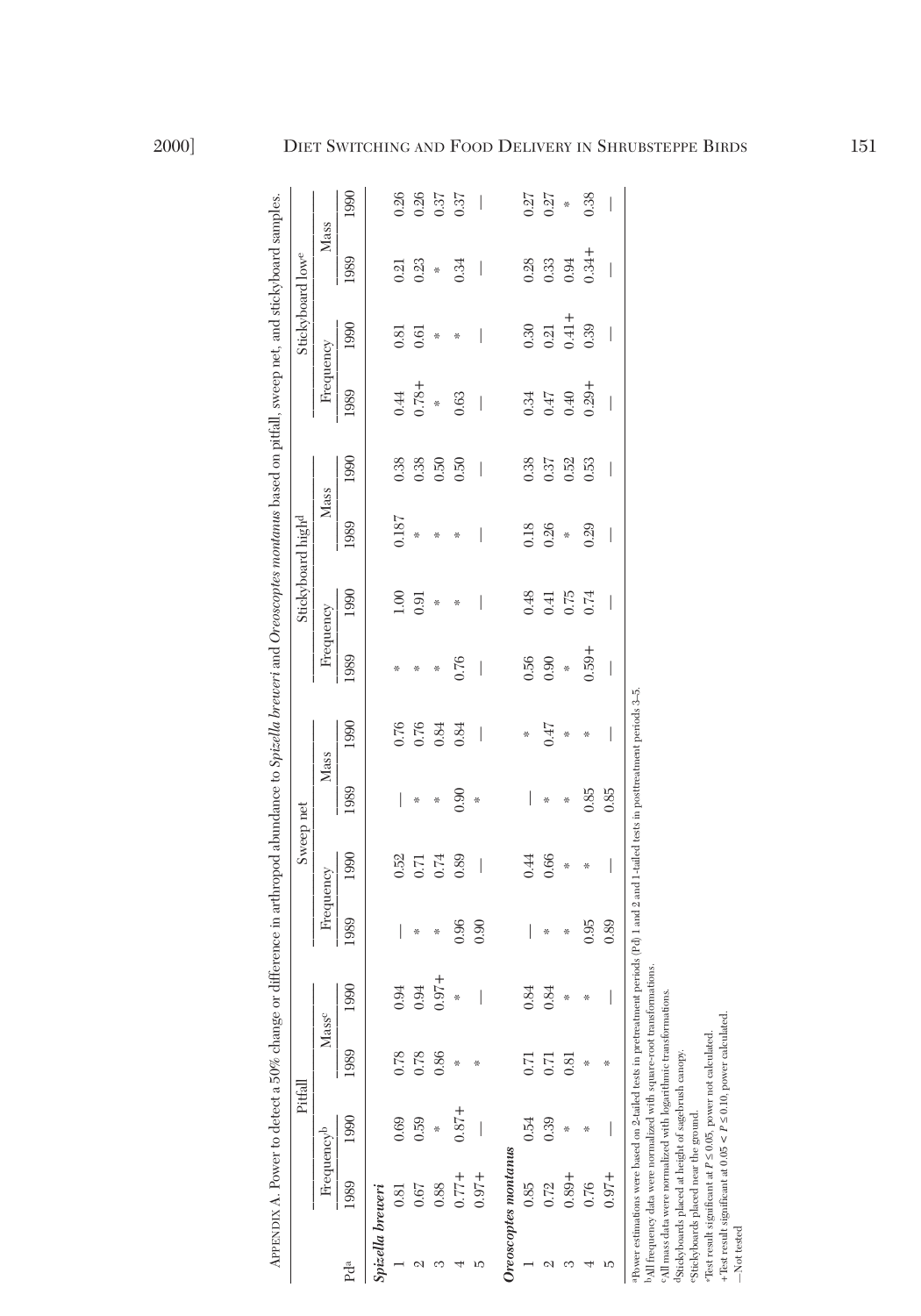| ana                                     |             |                          |
|-----------------------------------------|-------------|--------------------------|
|                                         | j<br>l<br>Ì |                          |
|                                         |             |                          |
|                                         |             |                          |
|                                         |             |                          |
| i                                       |             |                          |
|                                         | l           |                          |
|                                         |             |                          |
| i                                       |             |                          |
|                                         | ì<br>į      |                          |
| ţ                                       |             |                          |
|                                         |             |                          |
| i<br>i                                  | Ì           |                          |
| $\ddot{\phantom{a}}$                    |             |                          |
|                                         |             |                          |
|                                         |             |                          |
|                                         |             |                          |
|                                         |             |                          |
|                                         |             |                          |
| d mass                                  |             |                          |
| $\ddotsc$                               |             |                          |
| i                                       |             |                          |
|                                         |             |                          |
|                                         |             |                          |
|                                         |             |                          |
|                                         | l           |                          |
|                                         |             |                          |
|                                         |             |                          |
| i                                       |             |                          |
|                                         | i           |                          |
|                                         | くうくう        |                          |
|                                         |             |                          |
|                                         |             | i                        |
|                                         |             |                          |
|                                         |             |                          |
| į                                       |             |                          |
|                                         |             |                          |
|                                         |             |                          |
|                                         | ç           | l                        |
|                                         | ì           | i                        |
| ¢<br>i                                  |             | i                        |
| l                                       | j           |                          |
| ţ<br>l<br>j<br>$\overline{\phantom{a}}$ | ì<br>i<br>١ | $\overline{\phantom{a}}$ |
| hu camu                                 | l           |                          |
| j                                       | l           | Ş                        |
|                                         | İ           | へいへい                     |
| $\frac{1}{2}$                           |             |                          |
| ļ                                       | COO         | ζ                        |
|                                         |             | í                        |
| $\overline{1}$                          |             |                          |
| i                                       |             | j                        |
|                                         | i           |                          |
|                                         |             |                          |
|                                         | notor.      |                          |
| ļ<br>j<br>l                             | maana       |                          |
|                                         |             | くういこく<br>į               |
|                                         | I           |                          |

| Spizella breweri                                                                                                                                                                                                                                                                                                                   |                                                                                                                                                                       |      |           |                        |                     |                                            |        | Pitfalls           |          |      |       |        |       |      |      |          |                      |
|------------------------------------------------------------------------------------------------------------------------------------------------------------------------------------------------------------------------------------------------------------------------------------------------------------------------------------|-----------------------------------------------------------------------------------------------------------------------------------------------------------------------|------|-----------|------------------------|---------------------|--------------------------------------------|--------|--------------------|----------|------|-------|--------|-------|------|------|----------|----------------------|
|                                                                                                                                                                                                                                                                                                                                    |                                                                                                                                                                       |      |           | Frequency <sup>a</sup> |                     |                                            |        |                    |          |      |       |        | Massb |      |      |          |                      |
|                                                                                                                                                                                                                                                                                                                                    |                                                                                                                                                                       | 1989 |           |                        |                     | 1990                                       |        |                    |          |      | 1989  |        |       |      | 1990 |          |                      |
| $\begin{tabular}{l cccc} \hline \text{I} \text{Base} & 1 & 2 & 3 & 4 \\ \hline \text{ARAN} & 0.07 & 0.46 & 0.18 & 0.04 \\ \text{GOLE} & * & * & * & * \\ \text{HOMO} & - & - & 0.03 & 0.24 \\ \text{LEPI} & 0.72 & 0.71 & 0.08 & 0.29 \\ \text{ORTH} & * & * & * & * \\ \text{OTHER} & 0.28 & 0.99 & 0.06 & 0.06 \\ \end{tabular}$ |                                                                                                                                                                       |      |           | IJ                     | $\overline{ }$      | $\mathcal{Q}$                              | S      | 4                  |          | Z    | S     | 4      | IJ    |      | Z    | S        | 4                    |
|                                                                                                                                                                                                                                                                                                                                    |                                                                                                                                                                       |      |           | 0.17                   |                     | 50.01                                      | 0.19   |                    | 0.01     | 0.19 | 0.15  | 0.02   | 0.20  | 0.72 | 0.03 | 0.12     | 0.33                 |
|                                                                                                                                                                                                                                                                                                                                    |                                                                                                                                                                       |      |           | *                      | $0.74$<br>0.56      |                                            | 50.01  |                    | ×        | ₩    | ×     | $\ast$ | ×     | ×    | ×    | ×        | x                    |
|                                                                                                                                                                                                                                                                                                                                    |                                                                                                                                                                       |      |           |                        | 0.21                | $\begin{array}{c} 0.07 \\ 1.0 \end{array}$ | 50.01  | 57<br>0.03<br>0.06 | $\bigg $ | I    | 50.01 | 0.30   | 50.01 | ×    | ⋇    | ×        | ×                    |
|                                                                                                                                                                                                                                                                                                                                    |                                                                                                                                                                       |      |           | $\overset{<}{0.29}$    | 0.45                | 0.32                                       | 0.31   |                    | 0.32     | 0.76 | 0.44  | 0.04   | 0.10  | 0.32 | 0.56 | 0.40     |                      |
|                                                                                                                                                                                                                                                                                                                                    |                                                                                                                                                                       |      |           | $\ast$                 | ×                   | ×                                          | $\ast$ | $\ast$             | ×        | x    | ×     | x      | ×     | 0.30 | 0.48 | $\bigg $ | 3.03<br>0.15<br>0.15 |
|                                                                                                                                                                                                                                                                                                                                    |                                                                                                                                                                       |      |           | 0.07                   | 0.31                | 0.57                                       | 0.04   | 0.01               | 0.85     | 0.98 | 0.07  | 0.02   | 0.18  | 0.53 | 0.05 | 0.01     |                      |
|                                                                                                                                                                                                                                                                                                                                    |                                                                                                                                                                       |      |           |                        |                     |                                            |        |                    |          |      |       |        |       |      |      |          |                      |
|                                                                                                                                                                                                                                                                                                                                    |                                                                                                                                                                       |      |           |                        |                     |                                            |        | Sweep nets         |          |      |       |        |       |      |      |          |                      |
|                                                                                                                                                                                                                                                                                                                                    |                                                                                                                                                                       |      | Frequency |                        |                     |                                            |        |                    |          |      | Mass  |        |       |      |      |          |                      |
|                                                                                                                                                                                                                                                                                                                                    | 1989                                                                                                                                                                  |      |           |                        | 1990                |                                            |        |                    |          | 1989 |       |        | 1990  |      |      |          |                      |
| $\operatorname{faxa}$                                                                                                                                                                                                                                                                                                              | $\begin{array}{c cccc} 2 & 3 & 4 & 5 \\ \hline 0.41 & 0.17 & 0.39 & 0.23 \\ * & * & * & * \\ 0.44 & <0.01 & 0.24 & <0.01 \\ 0.74 & 0.14 & 0.08 & 0.29 \\ \end{array}$ |      |           |                        | Z                   | 3                                          | 4      | Z                  | S        | 4    | IJ    |        | Z     | S    | 4    |          |                      |
|                                                                                                                                                                                                                                                                                                                                    |                                                                                                                                                                       |      |           | 0.10                   |                     |                                            | 0.39   | 0.88               | 0.28     | 0.50 | 0.48  | 0.42   | 0.96  | 0.20 | 0.08 |          |                      |
| $\begin{tabular}{llllll} \bf{ARAN} & \bf{(} \\ \bf{COLE} & \bf{HOMO} & \bf{(} \\ \bf{HOMO} & \bf{(} \\ \bf{LEPI} & \bf{(} \end{tabular}$                                                                                                                                                                                           |                                                                                                                                                                       |      |           | 0.33                   | $\frac{0.87}{58.0}$ | $0.43$<br>0.09                             | 0.39   | ×                  | ×        | x    | ×     | ×      | ╬     | ×    | ×    |          |                      |
|                                                                                                                                                                                                                                                                                                                                    |                                                                                                                                                                       |      |           | 0.01                   | $0.06\,$            | 0.48                                       | 0.11   | 0.16               | 0.12     | 0.35 | 0.41  | ╬      | ╬     | ₩    | x    |          |                      |
|                                                                                                                                                                                                                                                                                                                                    |                                                                                                                                                                       |      |           | 0.31                   | 0.33                | 0.12                                       | 0.23   | 0.68               | 0.12     | 0.12 | 0.23  | 0.79   | 0.91  | 0.33 | 0.06 |          |                      |

## WESTERN NORTH AMERICAN NATURALIST [Volume 60

ORTH \* \* \* \* \* \* \* \* \* \* \* \* 0.20 0.81 0.41 0.02 OTHER <0.01 <0.01 <0.01 <0.01 <0.01 <0.01 <0.01 <0.01 <0.01 <0.01 <0.01 <0.01 <0.01 <0.01 <0.01 <0.01 <0.01 <0.01 <0.01 <0.01 <0.01 <0.01 <0.01 <0.01 <0.01 <0.01 <0.01 <0.01 <0.01 <0.01 <0.01 <0.01 <0.01 <0.01 <0.01 <0.01

 $\begin{array}{c} * \\ 0.01 \end{array}$ 

 $\genfrac{}{}{0pt}{}{*}{*}\genfrac{}{}{0pt}{}{0}{0}$ 

 $*$  0.82

 $0.97$ 

 $\begin{array}{c} * \\ 0.01 \end{array}$ 

 $\begin{array}{c} * \\ 0.01 \end{array}$ 

 $\begin{array}{c} * \\ 0.01 \end{array}$ 

 $\begin{array}{c}\n\ast \\
\phantom{0}0.01\n\end{array}$ 

ORTH<br>OTHER

 $0.02$   $< 0.01$ 

 $0.41$ <br> $< 0.01$ 

 $\begin{array}{c} 0.81 \\ 0.11 \end{array}$ 

 $\frac{0.20}{0.03}$ 

 $0.05$ 

 $\begin{array}{c} * \\ 0.01 \end{array}$ 

 $\begin{array}{c} * \\ 0.01 \end{array}$ 

 $0.05$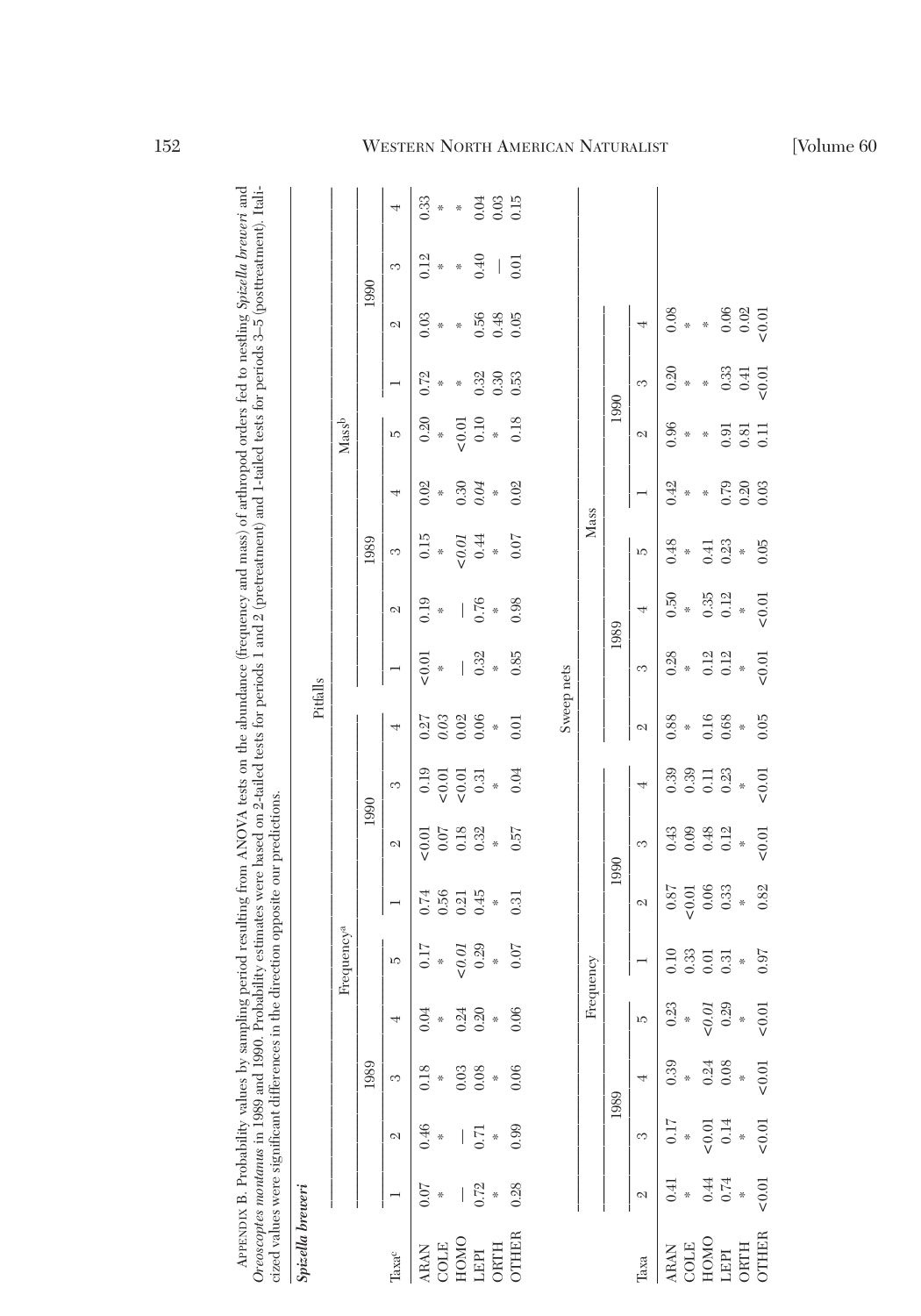|                      |                  |                                                    |                                              |                |                |                                 |                  |          | Stickyboards   |                                       |                      |        |                |                      |              |                      |        |          |
|----------------------|------------------|----------------------------------------------------|----------------------------------------------|----------------|----------------|---------------------------------|------------------|----------|----------------|---------------------------------------|----------------------|--------|----------------|----------------------|--------------|----------------------|--------|----------|
|                      |                  |                                                    |                                              |                | Frequency      |                                 |                  |          |                |                                       |                      | Mass   |                |                      |              |                      |        |          |
|                      |                  |                                                    | 1989                                         |                |                |                                 | 1990             |          |                | 1989                                  |                      |        |                |                      | 1990         |                      |        |          |
| laxa                 |                  | Z                                                  | 3                                            |                | $\overline{ }$ | Z                               | S                | 4        | $\overline{a}$ | Z                                     | 3                    | 4      | $\overline{ }$ | Z                    | S            | 4                    |        |          |
| <b>ARAN</b>          | 0.99             | 0.91                                               | 0.03                                         | 0.15           | 0.42           | 0.27                            |                  | 0.27     | 0.41           | 0.99                                  | 0.03                 | 0.23   | 0.72           | 0.73                 | 50.01        | 0.45                 |        |          |
| COLE                 | ╬                | $\ast$                                             |                                              | ×              | 0.02           | 0.01                            | $0.20$<br>$0.01$ | $< 0.01$ | ×              | ×                                     | ×                    | ×      | ×              | ×                    | x            | ×                    |        |          |
| HOMO                 | 0.08             | 50.01                                              |                                              |                | 0.03           | 0.85                            | 50.01            | 0.01     | 0.28           | 0.19                                  | 0.34                 | 0.01   | *              | ₩                    | ×            | ×                    |        |          |
| <b>LEPI</b>          | 0.08             | 0.79                                               | $\begin{array}{c} 0.31 \\ -0.01 \end{array}$ | $0.02$<br>0.09 | 0.30           | 0.28                            | 0.19             | 0.50     | 0.88           | 0.61                                  | 50.01                | 0.12   | 0.79           | 0.22                 |              | 0.07                 |        |          |
| <b>DRTH</b>          |                  | ×                                                  | $\ast$                                       | ×              | $\ast$         | ×                               | x                | x        | ×              | ×                                     | ×                    | $\ast$ | 0.10           | 0.48                 | 0.17<br>0.10 | 0.03                 |        |          |
| <b>JTHER</b>         | 0.07             | 0.01                                               | 0.01                                         | 0.13           | 0.15           | 0.23                            | 0.01             | $0.02\,$ | 0.66           | 0.02                                  | 0.01                 | 0.17   | 0.61           | 0.45                 | 50.01        | 0.06                 |        |          |
|                      |                  |                                                    |                                              |                |                |                                 |                  |          |                |                                       |                      |        |                |                      |              |                      |        |          |
| Oreoscoptes montanus |                  |                                                    |                                              |                |                |                                 |                  |          |                |                                       |                      |        |                |                      |              |                      |        |          |
|                      |                  |                                                    |                                              |                |                |                                 |                  |          | Pitfalls       |                                       |                      |        |                |                      |              |                      |        |          |
|                      |                  |                                                    |                                              |                | Frequency      |                                 |                  |          |                |                                       |                      |        |                | Mass                 |              |                      |        |          |
|                      |                  |                                                    | 1989                                         |                |                |                                 |                  | 1990     |                |                                       |                      | 1989   |                |                      |              | 1990                 |        |          |
| laxa                 |                  | Z                                                  | 3                                            |                | IJ             |                                 | Z                | S        | 4              |                                       | Z                    | S      | 4              | J.                   |              | Z                    | 3      | 4        |
| <b>ETIOC</b>         | $\overline{0}$ . | 0.27                                               | 0.28                                         | 0.32           | 0.07           | 0.26                            | 0.02             | 0.03     | 0.49           | $\frac{M}{\sqrt{2}}$                  | $\frac{M}{\sqrt{2}}$ | ☆      | ×              | $\frac{M}{\sqrt{2}}$ | ☆            | $\frac{M}{\sqrt{2}}$ | ☆      | ×        |
| HOMO                 | ×                | $\frac{\partial \mathcal{L}}{\partial \mathbf{r}}$ | ×                                            | ×              | x              | $\frac{\partial f}{\partial x}$ | ×                | ×        | ×              | ×                                     | ╬                    | ╬      | ╬              | ∗                    | ╬            | ╬                    | ╬      | ×        |
| LEPI                 | 0.71             | 0.40                                               |                                              | 0.20           | 0.20           | *                               | ×                | ÷.       | ×              | 0.50                                  | 0.39                 | 0.47   | 0.04           | 0.04                 | ₩            | ╬                    | ╬      | ÷.       |
| ORTH                 |                  | 0.22                                               | $0.07$<br>70.0                               |                |                | 0.38                            | 0.58             | 0.01     | ${}_{0.01}$    | $\begin{array}{c} \hline \end{array}$ | 0.39                 | 0.29   | I              |                      | 0.61         | 0.88                 | 50.01  | 50.01    |
| <b>CHER</b>          | 0.41             | 0.90                                               | 0.20                                         | 0.11           | 0.08           | 0.91                            | < 0.01           | 0.12     | 0.26           | < 0.01                                | 0.15                 | 0.36   | 0.12           | 0.35                 | 0.66         | 0.08                 | $0.06$ | $0.10\,$ |

2000]